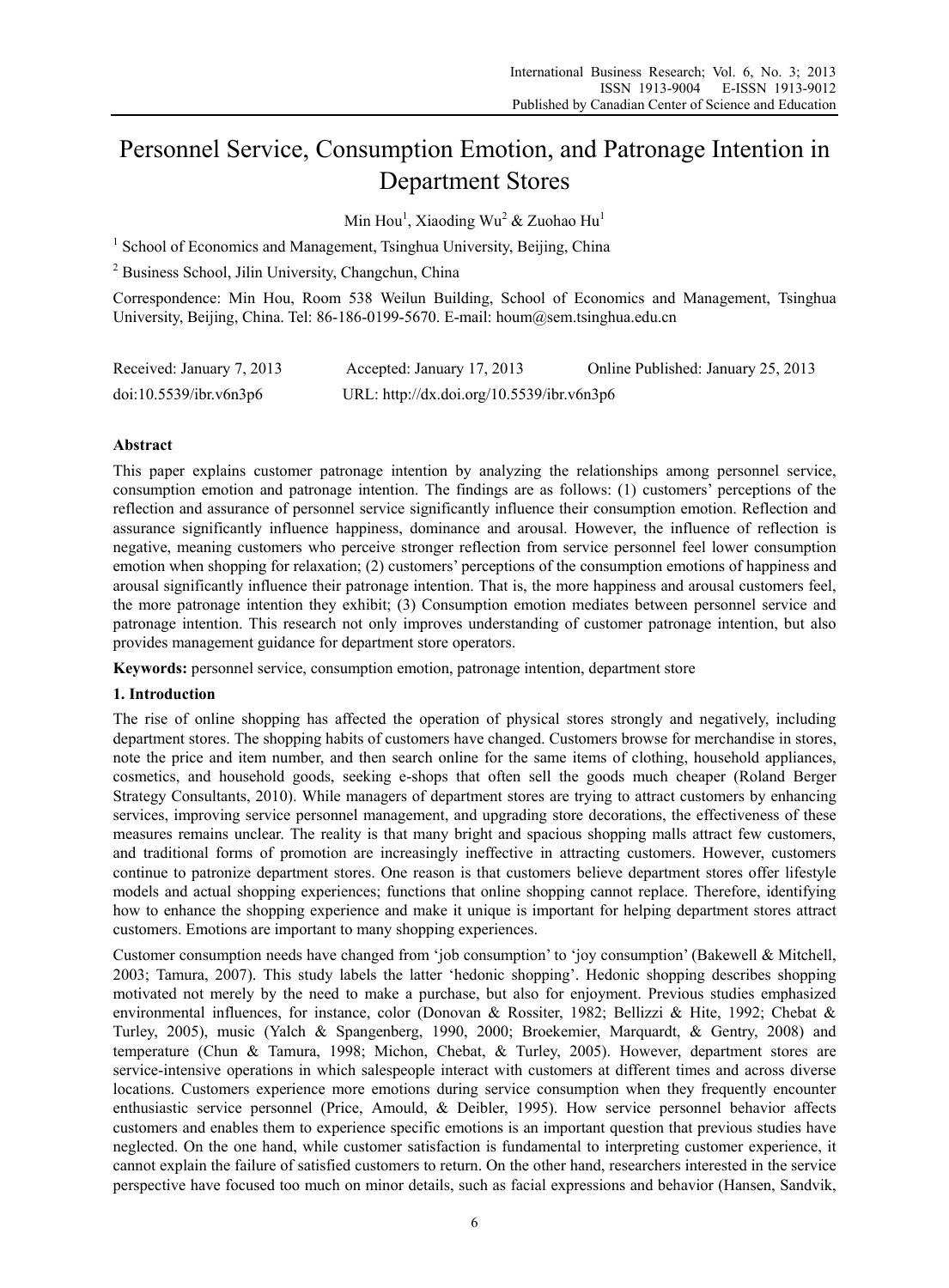& Seines, 2002; McColl-Kennedy, Patterson, Smith, & Brady, 2009). The literature has failed to present practical findings that managers can apply to improve store operations.

To redress these weaknesses of the literature we examine how interactions with service personnel affect customer consumption emotion, and whether the feelings associated with consumption emotion further affect customer patronage intention. We attempt to answer these questions by establishing a relational model of personnel service, consumption emotion and patronage intention, and analyzing the relationships among them. Such modeling and analysis will provide practical guidance to the management of department stores for improving store performance.

#### **2. Literature Review**

#### *2.1 Personnel Service*

Research on personnel service remains immature. However, the service encounter and service quality literature includes research on personnel service.

#### 2.1.1 Personnel Service in Service Encounter Research

Service encounters involve service production and service consumption, and it can be defined from both perspectives. Specifically, service encounters involve interpersonal interaction between customers and service providers during service delivery, as well as interaction with other customers (Surprenant & Solomon, 1987). Examples of research adopting a narrow view of service encounters include Interactive Marketing by Kotler (1984) and Moment of Truth by Normann (1984). However, many scholars (Shostack, 1985; Bitner, Booms, & Tetreault, 1990; Fan, 1999) consider service encounters to refer not only to interactions between customers and service facilities or the physical environment, but also to interpersonal interactions.

Both perspectives consider personnel service an important element in service encounters. Perceptions of personnel service differ among industries because of different levels of customer's involvement in service. Based on customer involvement, Lovelock (1983) classified service industries into three types.

(a) *Low connection*. Customers seldom interact directly with service providers. Such services normally rely on special tools and equipment, and include information, postal and telecommunications services. Customer requirements are focused on equipment rather than personnel service. Customers only become concerned with personnel service quality when they need service that the equipment cannot perform.

(b) *Medium connection*. Customers participate in certain stages of service provision. Examples of such services include banks, lawyers, and real estate brokers. Customers of medium connection services are more involved than those of low connection services and so have higher requirements of service providers. However, no standardized service evaluation criteria exist.

(c) *High connection*. Customers participate in all or most activities during service provision. Examples of such services include department stores, cinemas, public transportation and schools. In high connection services, customer requirements of service providers are much higher than in the previous two types. Customers gradually develop criteria for service evaluation. Darian, Tucci, and Wiman (2001) analyzed customer perceptions of salespeople in electronic stores and found that customers felt strongly about four characteristics: (1) respect for customers, (2) knowledge, (3) responsiveness, and (4) friendliness. These characteristics represent important service attributes that shape customer perceptions.

## 2.1.2 Personnel Service in Service Quality Research

Customer perceptions determine service quality. Therefore, service quality is a complex composite that cannot be measured using service alone. Service quality comprises various elements and requires comprehensive evaluation. Parasuraman, Zeithaml, and Berry (1985, 1991) further improved the operationalization of service quality. They researched the determinants and customer perceptions of service quality and identified five fundamental dimensions: (a) tangibility, referring to physical evidence of service, such as service facilities and visible service personnel; (b) reliability, accurate delivery of service; (c) responsiveness, willingness and readiness to provide timely and effective service; (d) assurance, friendliness and competency of service personnel; and (e) empathy, the commitment to sincerely care for customers, learn their real needs, and provide service accordingly.

Although personnel service is not proposed as an independent dimension of service quality, service providers rely on their personnel. The five dimensions described above are closely associated with service personnel activities. Customers measure the five dimensions by assessing the services provided by service personnel, especially in high connection service industries like department stores, hotels and restaurants.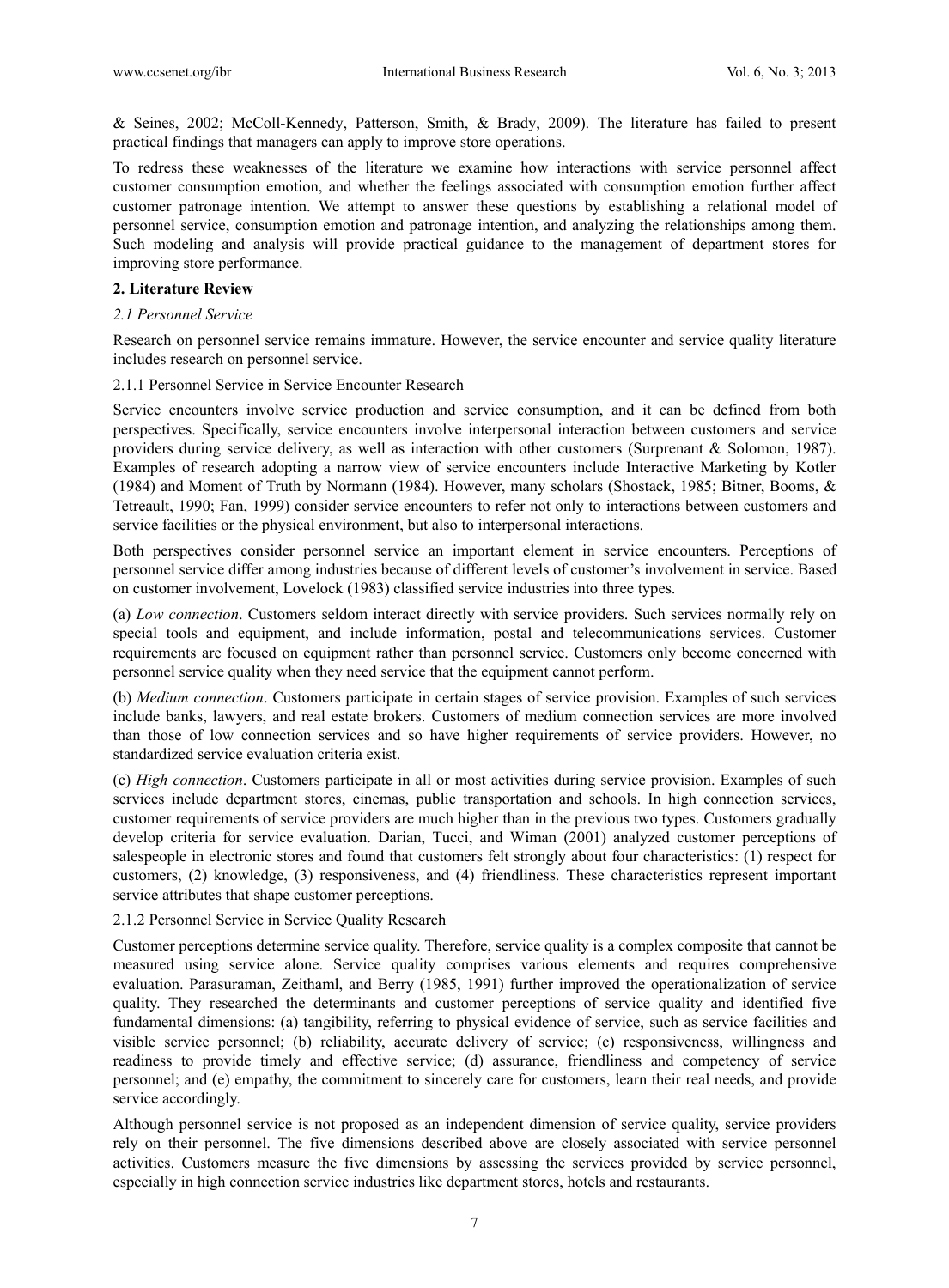## *2.2 Consumption Emotion*

# 2.2.1 Definition of Consumption Emotion

Numerous scholars have long been attempting to define consumption emotion. One argument suggests that consumption emotion is the psychological response derived from acknowledgement of products and services in consumption experiences (Mano & Oliver, 1993; Richins, 1997). Consumption emotion, which is a customer affective state and its evolution, describes a feeling that results from using or consuming products and services. Therefore, consumption emotion is dynamic. During consumption, a customer might experience happiness, excitement, satisfaction and other positive emotions, as well as disappointment, anger, sadness, guilt and other negative emotions (Menon & Dubé, 2000). Baker, Levy, and Grewal (1992) argued that positive emotions and negative emotions, two independent bipolar definitions, do not exist simultaneously. However, emotion is a continuously evolving process characterized by variability, complexity and abstraction. Customer affective state is constantly located between two poles. Customers might experience positive and negative emotions simultaneously during consumption (Westbook & Oliver, 1991).

After reviewing 28 definitions of consumption emotion in the literature, Plutchik (1980) claimed that they lack consistency and clarity. Hence, some scholars (Ortony, Clore, & Collins, 1988; Mano & Oliver, 1993; Oliver, 1993; Richins, 1997) have attempted to better understand the definition by focusing on the characteristics of the emotions involved. Affective response to certain situations is one of the most clearly described emotional characteristics (Clore, Ortony, & Foss, 1987; Ortony et al., 1988). This perspective views consumption emotion as a set of affective responses that a customer experiences while consuming products and services (Richins, 1997). Consumption emotion thus is the customer's affective response to the consumption value achieved based on perceived product and service attributes (Mano & Oliver, 1993; Oliver, 1993; Richins, 1997). Words such as happiness, anger, and fear can be used to describe customer affective state during consumption (Havlena & Holbrook, 1986; Jang & Namkung, 2009).

In summary, consumption emotion is the response customers generate from their experience of consuming products and services.

## 2.2.2 Classification of Consumption Emotion

The most prevalent classifications of consumption emotion in the current literature are as follows: (a) the PANAS model (Watson, Clark, & Tellegen, 1988), (b) the PAD model developed by Mehrabian and Russell (1974) (Lutz & Kakkar, 1975; Donovan & Rossiter, 1982; Holbrook, Chestnut, Oliva, & Greenleaf, 1984), and (c) Izard's (1977) four-dimensional classification.

The PANAS model classifies customer feelings as positive affect and negative affect. Positive emotions include active, calm, alive, peaceful, cheerful, warmhearted, delighted, happy, joyous, relaxed, lighthearted, restful, pleased, stimulated, and excited. Meanwhile, negative emotions include critical, depressed, disgusted, offended, skeptical, sad, upset, and distressed. However, the ambiguity of certain emotions makes classifying emotions as positive or negative problematic. Empirical researchers in service marketing often find it difficult to differentiate positive and negative customer emotions (Babin & Griffin, 1998)

Russell (1974) illustrated customer emotion using two categorical dichotomies of (1) pleasant/unpleasant and (2) arousing/Sleepy.

By integrating the dimension arousing/soothing into the pleasant-unpleasant model, Russell (1974) more accurately described the various customer feelings. Havlena and Holbrook (1986) compared the reliability, internal validity and external validity of the two models and found Russell's model better suited to consumption emotion study. However, Russell's model does not reflect customer affective responses to external stimuli. Hence, Mehrabian (1980) developed the Pleasure-Arousal-Dominance scale (PAD scale) based on Russell's model. PAD measures pleasure and arousal states stimulated by external factors instead of consumption emotion itself. The PAD scale also gauges intrinsic rather than positive/negative feelings.

The above review demonstrates that arousal is not classifiable as either a positive or a negative emotion. Accordingly, Izard (1977) classified emotions using a four-dimensional taxonomy, namely pleasantness, tension, excitement and assurance. Izard further categorized emotions into three types: positive, negative and neutral.

## **3. Research Framework and Hypotheses**

## *3.1 Research Framework*

No model exists for the relationship among personnel service, consumption emotion and patronage intention. However, previous research has improved understanding not only of the constructs themselves, but also of how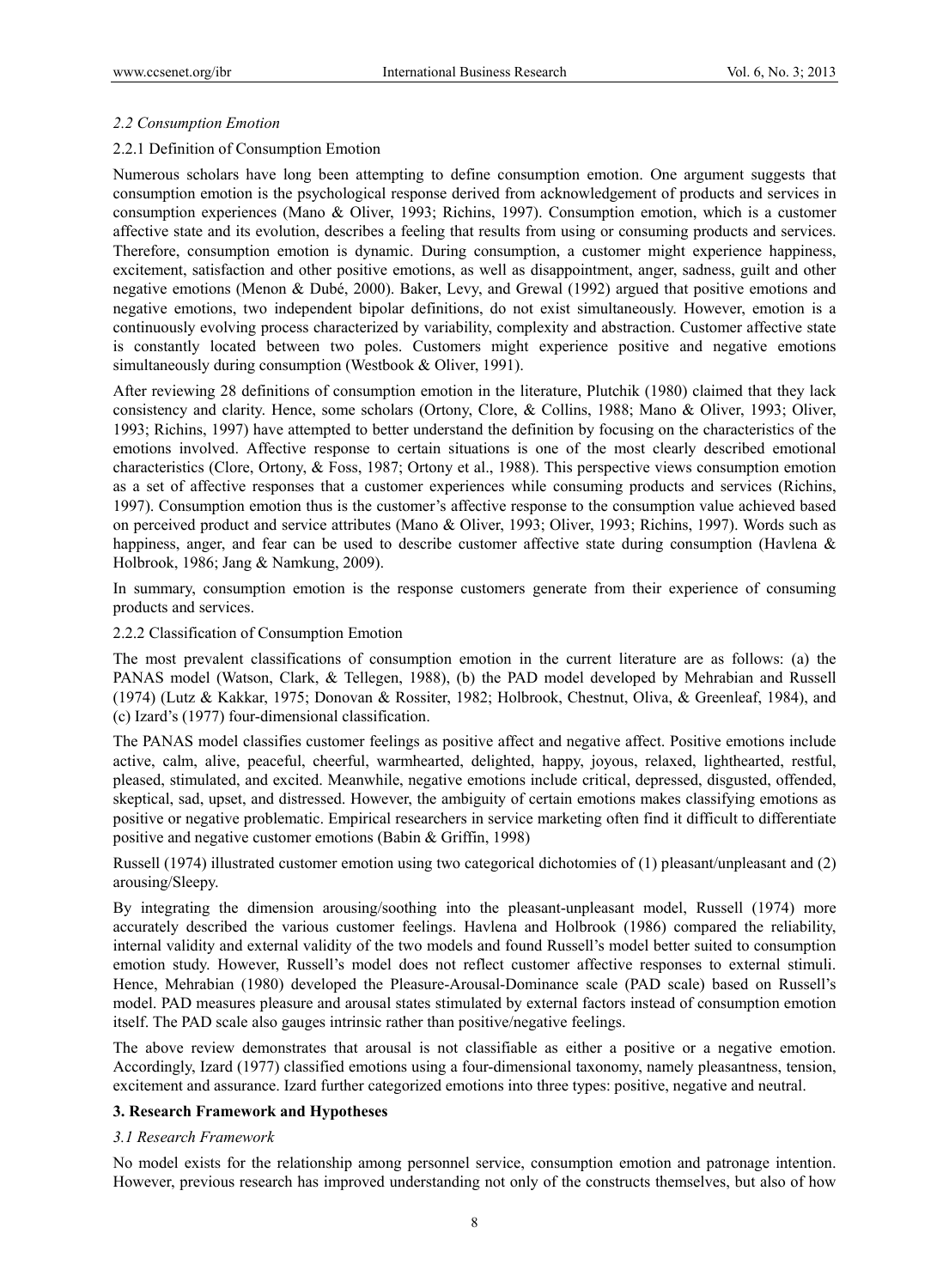they relate to each other and drive behavior. The existing research indicates that: favorable service quality perceptions improve satisfaction (Totterdel & Holman, 2003; Söderlund & Rosengren, 2007); favorable service quality perceptions leads to customer re-purchase behavior (Dubé & Menon, 2000; Netemeyer, Maxham III,  $\&$ Pullig, 2005; Kuo, Wu, & Deng, 2009); and customers with positive emotions display positive behavior, including re-patronage and re-purchase intention (Havlena & Holbrook, 1986; Baumeister, Vohs, DeWall, & Zhang, 2007).

Theoretical justification for the above relationships can be found in the appraisal→emotional→response coping framework developed by Bagozzi & Lynn (1992) (Gotlieb, Grewal, & Brown, 1994). Bagozzi and Lynn's (1992) model suggests that the initial service evaluation (i.e., appraisal) leads to an emotional reaction that drives behavior (Figure 1).



Figure 1. Personnel service, consumption emotion and patronage intention model

According to our preliminary analysis (Hou & Wu, 2011) that personnel service can be analyzed in terms of assurance, empathy, reflection and tangibility: (1) assurance indicates the knowledge and courtesy of employees and their ability to inspire trust and confidence; (2) empathy indicates the caring, individualized attention that the firm provides customers through its employees; (3) reflection indicates personnel's willingness to help customers and provide prompt services; (4) tangibility indicates the appearance of personnel (Parasuraman, Zeithaml, & Berry, 1988) (Note 1).

Consumption emotion can be analyzed in terms of happiness, dominance and arousal (Junya, 2005). We assume consumption emotion to be a multi-attribute and uni-polar concept. The various attributes should be gauged separately in measuring consumption emotion. Numerous scholars adopt this view (Westbrook, 1987, 1988; Wirtz & Bateson, 1999; Wirtz, Mattila, &Tan, 2000; Walsh, Shiu, Hassan, Michaelidou, & Beatty, 2011).

## *3.2 Hypotheses*

One purpose of retail stores is to enhance the sense of pleasure of in-store customers and encourage their re-patronage intention through reinforcing their relationship with the service provider (Reynolds & Beatty, 1999). Service procedures, service environment, and interactions between customers and service personnel in the consumption process normally influence customer feelings (Gardner, 1985; Jang & Namkung, 2009; Ma & Dubé, 2011). Good service perception increases positive emotions and decreases negative emotions.

The service marketing literature recognizes the importance of interpersonal interaction between customers and service personnel. The quality of this interaction is critical to customer satisfaction (Bitner, Booms, & Mohr, 1994). Lemmink and Mattsson (2002) studied the relationship between service personnel behavior and customer consumption emotion in the banking, retail, automotive repair, hospital and hotel industries, and showed that the facial expression, behavior, language, and tone displayed by personnel during the service process influence customer consumption emotion. The SERVQUAL service quality scale also emphasizes employees by incorporating employee-related components (e.g., sincerity, courtesy, knowledge, and appearance) that characterize employees who are willing to provide prompt and personal service by understanding and instilling confidence in customers (Zeithaml, Parasuraman, & Berry, 1990).

Dominance and arousal are always looked on as neutral emotions. This means sometimes they can be looked on as positive emotion and sometimes, on the country, as negative. According to Thyaer's (1989) research, when neutral emotions reach to some too high level that will make person uncomfortable. But, in the retailing context, it seldom happens, because, customers are independent, they will choose to leave if they feel too much neutral emotions.

Accordingly, we hypothesize the following:

H1 *Reflection* of personnel service is positively associated with the consumption emotions of (a) *happiness*; (b) *dominance*; and (c) *arousal*.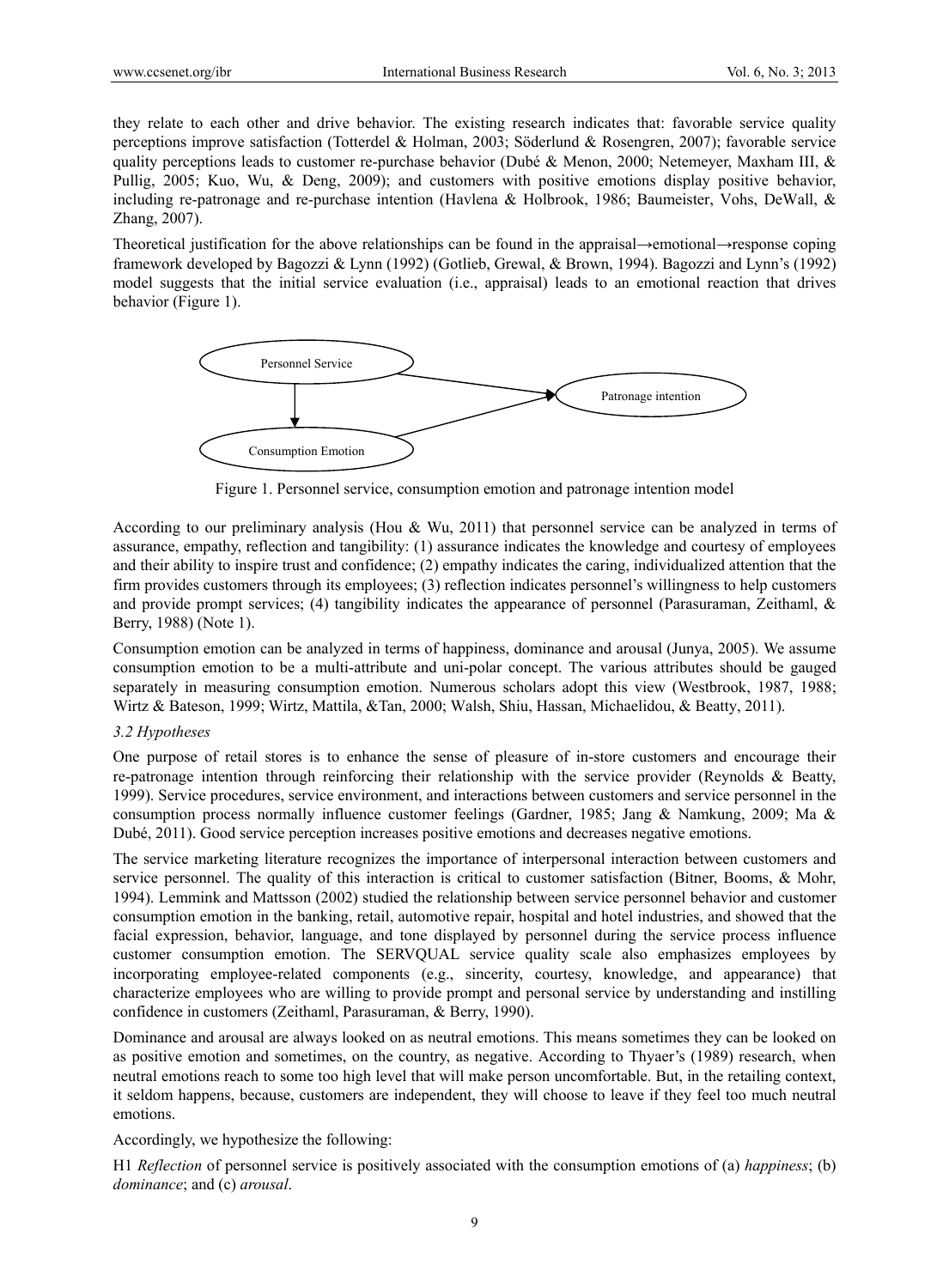H2 *Empathy* of personnel service is positively associated with the consumption emotions of (a) *happiness*; (b) *dominance*; and (c) *arousal*.

H3 *Assurance* of personnel service is positively associated with the consumption emotions of (a) *happiness*; (b) *dominance*; and (c) *arousal*.

H4 *Tangibility* of personnel service is positively associated with the consumption emotions of (a) *happiness*; (b) *dominance*; and (c) *arousal*.

The encounter between service personnel and customers is called 'personalization' (Mittal & Lassar, 1996). The language, behavior, demeanor, and even appearance of service personnel affect customer behavior, including their purchasing decisions and approach/avoidance intentions. The language and marketing tools employed by service personnel stimulate customer buying behavior and post-purchase behavior (Walsh *et al.*, 2011). Personnel providing good and appropriate service will increase customer intention to stay in the store (Hansen & Seines, 2002; McColl-Kennedy *et al*., 2009).

Accordingly, we hypothesize the following:

H5 (a) *Assurance*; (b) *empathy*; (c) *reflection*; and (d) *tangibility* of personnel service are positively associated with customer patronage intention.

Customers extend their consumption emotion to their recognition of products and related issues and to their decision-making process and shopping behavior (Holbrook & Hirschaman, 1982; Peterson, Hoyer & Wilson, 1986). Customer patronage intention is the direct response to in-store perceptions. Such psychological models can elaborate the influence of emotions on customer behavior as M-R. Russell and Mehrabian (1978) discussed the relationships among *pleasure*, *arousal* and *approach intention*. *Arousal* is the customer's affective response to external stimuli. Customers without purchasing needs, influenced by such stimuli, determine to buy or create a preference, which in turn is reflected by such behaviors as purchase or attention. The M-R model indicates that *arousal* stimulates *approach intention* in a pleasant atmosphere and avoidance intention in an unpleasant atmosphere.

The following theoretical hypothesis is proposed based on the M-R model and the strength of the relationship between personnel service and patronage intention.

H6 Consumption emotion significantly affects patronage intention, or at least partially mediates between personnel service and patronage intention, and the consumption emotion of (a) *happiness*; (b) *dominance*; (c) *arousal* are positively related to patronage intention.

Figure 2 shows a structural model of personnel service, consumption emotion and patronage intention with constructs.



Figure 2. Personnel service, consumption emotion and patronage intention structural model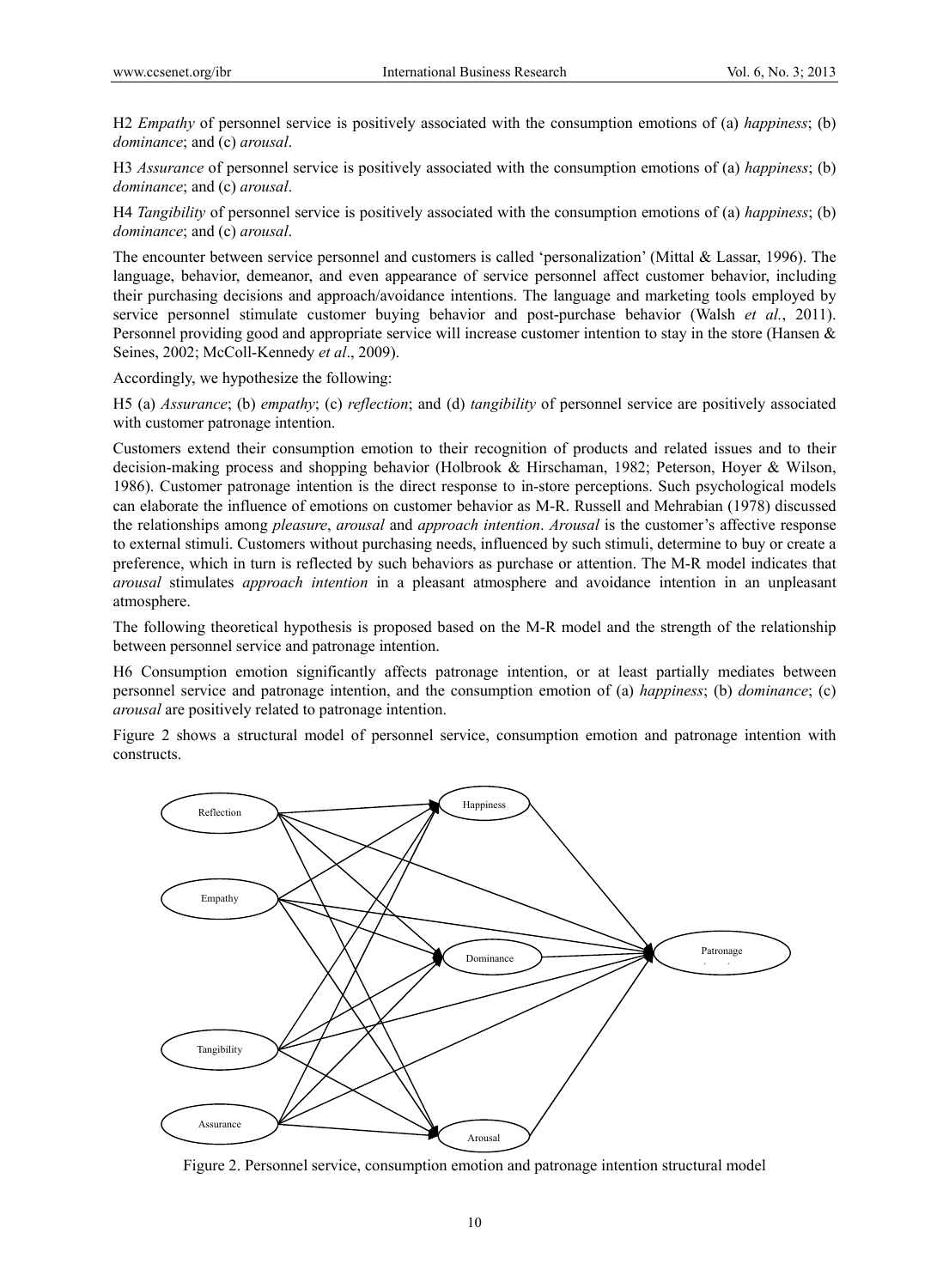# **4. Methods**

We chose customers in department stores D and P as the research targets (Note 2). We sent out 300 questionnaires and sampled 150 customers of each department. We interviewed customers who just went out from the departments D/P. We took the first person who accepted our interview as sample No.1, and then carried on the interview at 10-person interval to get sample No.2, No.3 …. Sometimes if a customer refused our interview request, then the next customer following shall automatically became a new research target. All 300 questionnaires were returned, for a response rate of 100%, and 298 (99.33%) of the returned questionnaires were valid. Table 1 lists the demographics of the sample.

| Dimensions    |                                      | Result  |
|---------------|--------------------------------------|---------|
| Gender        | male                                 | 32.6%   |
|               | female                               | 67.1%   |
|               | not responding                       | 0.3%    |
| Age           | under 25                             | 22.5%   |
|               | 25-39                                | 51.7%   |
|               | $40 - 54$                            | 20.1%   |
|               | over 55                              | 5.7%    |
| Education     | under college (not includes college) | 27.9%   |
|               | college                              | 60.1%   |
|               | master degree and above              | 11.1%   |
|               | not responding                       | $1.0\%$ |
| Family income | under 2000 yuan                      | 10.7%   |
|               | 2000-3999 yuan                       | 31.2%   |
|               | 4000-5999 yuan                       | 26.9%   |
|               | above 6000 yuan                      | 30.9%   |
|               | not responding                       | 0.3%    |

Table 1. Demographics of samples

Notes: the Family income is based on the responders' family income per month (including the income of wife/husband, parents), and the unit is RMB.

## *4.1 Measurement*

The research variables in the questionnaire were taken from the previous literature, and adjusted to fit the situation of local customers.

The personnel service questionnaire was created through the following steps. First, the personnel service interview questionnaire was developed based on the literature, and then 11 service persons from three different department stores were selected. These service persons were randomly divided into three groups (group one contained five persons, while the other two groups each contained three persons), and group interviews were conducted. Semantic analysis was used to extract interview content related to customer contact, yielding 35 items dealing with personnel service. Second, we discussed these 35 items with department store managers, and adjusted them based on the discussion. This produced an initial questionnaire comprising 39 questions. Third, we interviewed 100 customers who just went out from the Friendship, Mykal, Sunrise, Parkson and Newmart department stores. We use the same process to get our samples as above. The collected data was subjected to preliminary analysis and ambiguous items were changed as appropriate. Fourth, the questionnaire was subjected to a second round of testing. This round involved distributing 200 questionnaires, of which 196 were returned. Factor analysis then obtained four constructs for personnel service, namely *assurance*, *empathy*, *reflection*, and *tangibility,* and the scale was tested for reliability and validity. After these four steps, the personnel service questionnaire was finally obtained (see Appendix).

The consumption emotion questionnaire was developed based on individual interviews (23 subjects interviewed for 10-20 minutes each). Respondents were asked to describe their psychological feelings during shopping, and their responses were consolidated (Table 2).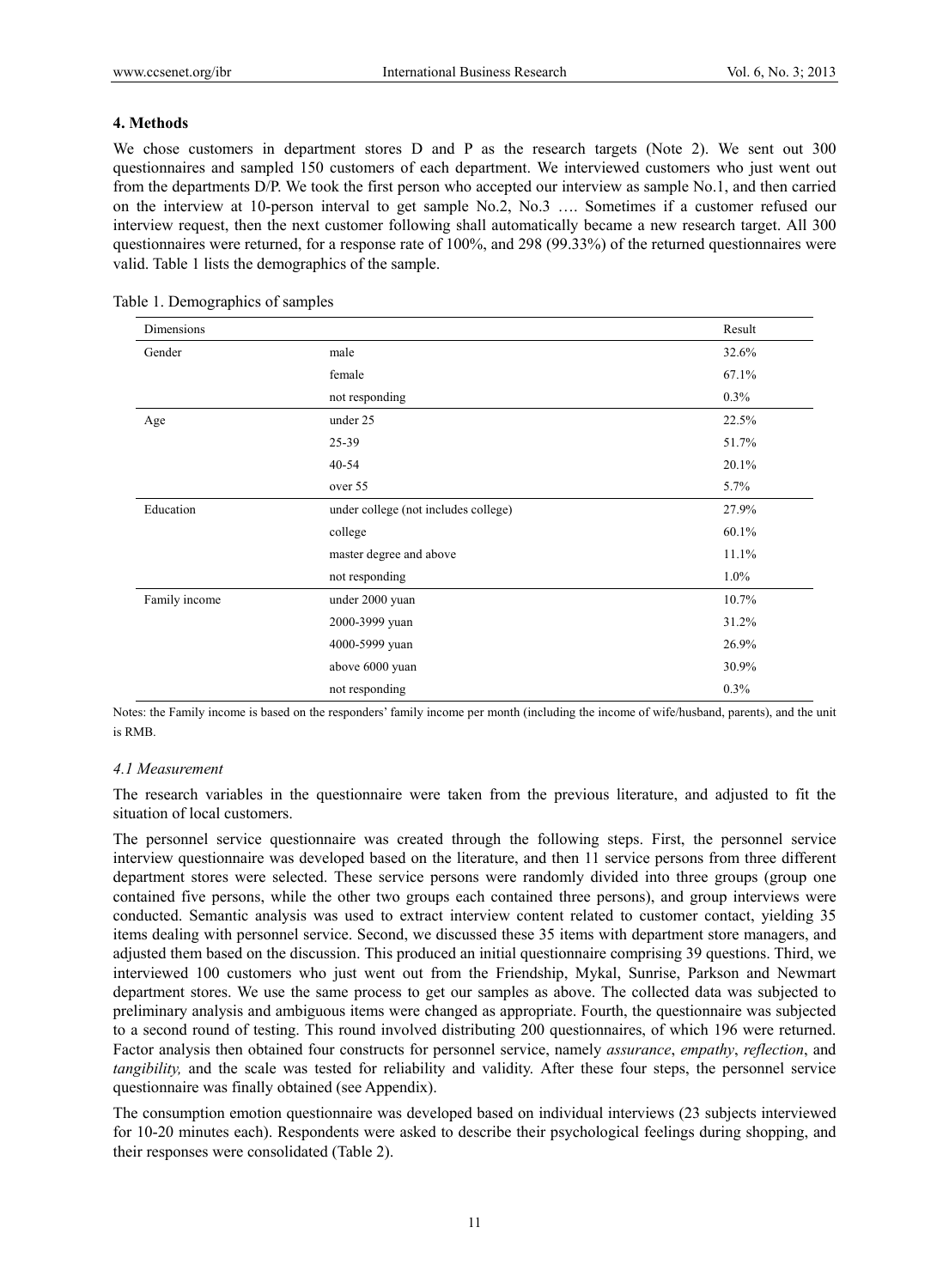| Positive     |          | Negative |          |  |  |  |  |
|--------------|----------|----------|----------|--|--|--|--|
| Interesting  | Happy    | Despair  | Not fun  |  |  |  |  |
| Funny        | Pleasure | Tension  | Not good |  |  |  |  |
| Relaxed      | Exciting | Bored    |          |  |  |  |  |
| Satisfaction | Ease     |          |          |  |  |  |  |

#### Table 2. Emotional interview summary

The primary scale for measuring consumption emotion combined Table 2 and the scale of Danyuanshunye (2005) (Note 3). Subsequently, field investigations were conducted in the Friendship, Mykal, Sunrise, Parkson and Newmart department stores, with 250 questionnaires distributed, and 220 valid questionnaires recovered. We interviewed customers who just went out from the departments. We also use the same process to get our samples as above. Factor analysis identified the three constructs of *happiness*, *dominance* and *arousal* for the consumption emotion scale (Hou, 2011). The reliability and validity of the scale were tested to establish the formal consumption emotion questionnaire.

Patronage intention was tested with three questions, namely: (1) I would be very likely to shop in this store; (2) I would be willing to buy merchandise at this store; (3) I would be willing to recommend this store to my friends (Grewal, Baker, Levy, & Voss, 2003).

#### *4.2 Measurement Model*

We use the maximum likelihood estimation method to verify the measurement model and path analysis with AMOS 17.0. The results were as follows:  $\chi^2$ /df=814.634/320 = 2.55 <5, root mean square error of the approximation (RMSE) = $0.072 \le 0.08$ , comparative fit index (CFI)=0.913, normed fit index (NFI) =0.865, incremental fit index (IFI)=0.914, goodness of fit index (GFI)=0.840, and adjusted goodness of fit index  $(AGFI) = 0.802$ . All the indexes exceeded 0.80, meeting the respective minimum criteria and showing good fitness for the data and theoretical model (Bagozzi & Yi, 1988).

To ensure the suitability of constructs and data for further analysis, we tested the internal consistency reliability, convergent validity and discriminant validity of the measurement model before conducting the path analysis (Appendix). Internal consistency reliability was tested by Cronbach  $\alpha$ , where the value should exceed 0.7. Convergent validity was tested using average variance extracted (AVE) and composite reliability (CR), where the AVE value should exceed 0.5 and the CR value should exceed 0.7 (Fornell & Larcker, 1981), which indicates favorable convergent validity between the constructs. Discriminant validity was tested by comparing the square root of AVE with the correlation coefficient between the constructs. If the former exceeds the latter then desirable discriminant validity exists between the two constructs.

The results in Appendix reveal that the measurement model used in this study has good internal consistency reliability, convergent validity and discriminant validity. The only issue is that the correlation coefficient between *assurance* and *empathy* is bigger than the square root of AVE. Table 3 lists descriptive statistics and correlations for all variables.

| Construct      | Mean  | <b>SD</b> |                      | 2           | 3           | 4           |                      | 6         |          | 8    |
|----------------|-------|-----------|----------------------|-------------|-------------|-------------|----------------------|-----------|----------|------|
| 1. assurance   | 3.733 | .654      | .823                 |             |             |             |                      |           |          |      |
| 2. empathy     | 3.650 | .655      | $.759^{**}$          | .738        |             |             |                      |           |          |      |
| 3. reflection  | 3.708 | .681      | $.708^{**}$          | $.686^{**}$ | .774        |             |                      |           |          |      |
| 4. tangibility | 3.721 | .633      | $.647**$             | $.636^{**}$ | $.553^{**}$ | .780        |                      |           |          |      |
| 5. happiness   | 3.226 | .659      | $.706**$             | $.599**$    | $.499***$   | $.519**$    | .921                 |           |          |      |
| 6. dominance   | 3.376 | .608      | $.425$ <sup>**</sup> | $.437**$    | $.365**$    | $.384^{**}$ | $.540^{**}$          | .780      |          |      |
| 7. arousal     | 2.822 | .719      | $.539^{**}$          | $.492**$    | $.377***$   | $.408**$    | $.726$ <sup>**</sup> | $.465***$ | .855     |      |
| 8. CPI         | 3.304 | .756      | $.618**$             | $.543**$    | $.454***$   | $.462**$    | $.723$ <sup>**</sup> | $.465***$ | $.649**$ | .864 |

Table 3. Descriptive statistics and correlations

Notes: Coefficient alphas are reported along the diagonal; \*\*p<.01 (two-tails).

#### *4.3 Results*

To test the hypotheses, a structural model is estimated and displays respectable fit. Figure 3 illustrates the results (significant paths are indicated in bold). Table 4 summarizes the results.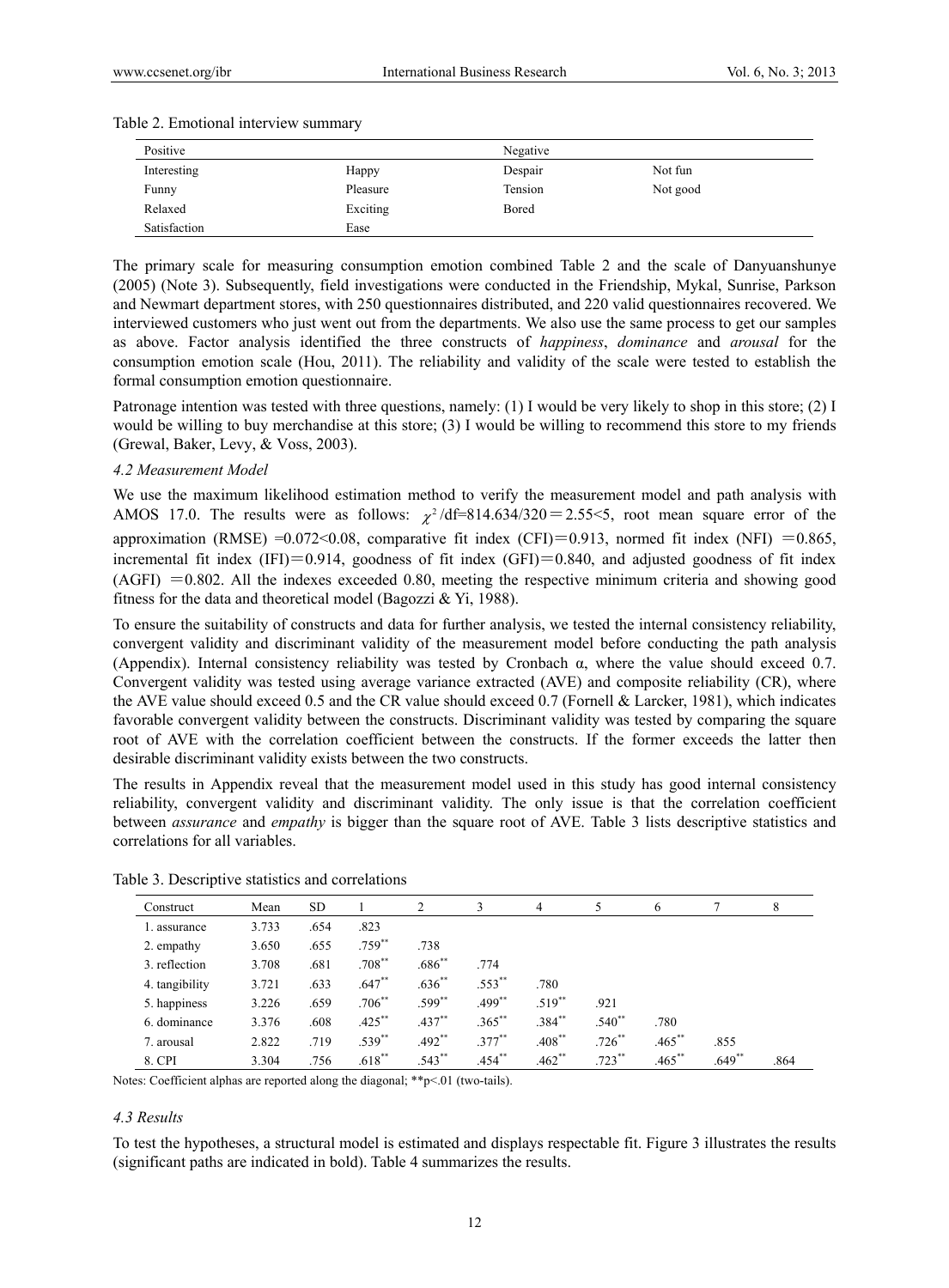

Figure 3. SEM final model

Figure 3 shows the effects of personnel service on consumption emotion, and reveals that the *reflection* of personnel service significantly influences *happiness* (-1.69, p<0.05)*, arousal* (-0.04, p<0.05) and *dominance* (-1.28, p<0.05). Surprisingly however, the influences are negative in all cases. Therefore, hypotheses H1-a, H1-b and H1-c are not supported. Possibly these hypotheses are not supported because previous research involved customers primarily concerned with are "job consumption", meaning quick and timely reflections by service persons are very important. However, in this study, customers are motivated by "joy consumption" and prefer feelings of freedom and individualism. The customers surveyed in this study may feel uncomfortable if service persons reflect too fast. Therefore, personnel service and consumption emotion are significantly related as shown in the model.

*Empathy* does not significantly affect any dimensions of consumption emotion (-2.09, p>0.05; -0.39, p>0.05; -1.00, p>0.05), and thus H2-a, H2-b and H2-c are not supported. The hypotheses may not be supported because the department stores examined in this study standardize service modes. For example, the department stores require their service persons to use uniform greetings and maintain a uniform facial appearance. Customers have difficulty feeling true "humanity" from such standardized service modes. Besides, previous research on service recovery found that when a customer feels negative and unhappy the salesperson should exhibit self-identification and sympathy with the customer's experience to gradually lift the customer's mood (Karatepe, 2006); i.e. *empathy* is important when customers feel negative emotions. However, this study is focused on department store customers who are seeking happiness, so the influence of *empathy* is less obvious and the hypotheses are not supported.

*Tangibility* does not significantly influence any dimensions of consumption emotion (-0.56, p>0.05; -0.05,  $p>0.05$ ; -0.30,  $p>0.05$ ), and so H4-a, H4-b and H4-c are not supported. The hypotheses are not supported because *tangibility* belongs to the basic evaluation criteria. Bitner, Booms, and Tetreault (1990) posited that service persons with untidy outlook (such as dress) will cause customers to feel uncomfortable and develop negative perceptions of the service personnel. Based on Herzberg's Motivation-Hygiene Theory, we believe that salespersons in department stores perform well in this respect and avoid negative customer appraisals. However, the existing high level of performance in this dimension means that improved performance contributes little to positive customer emotions.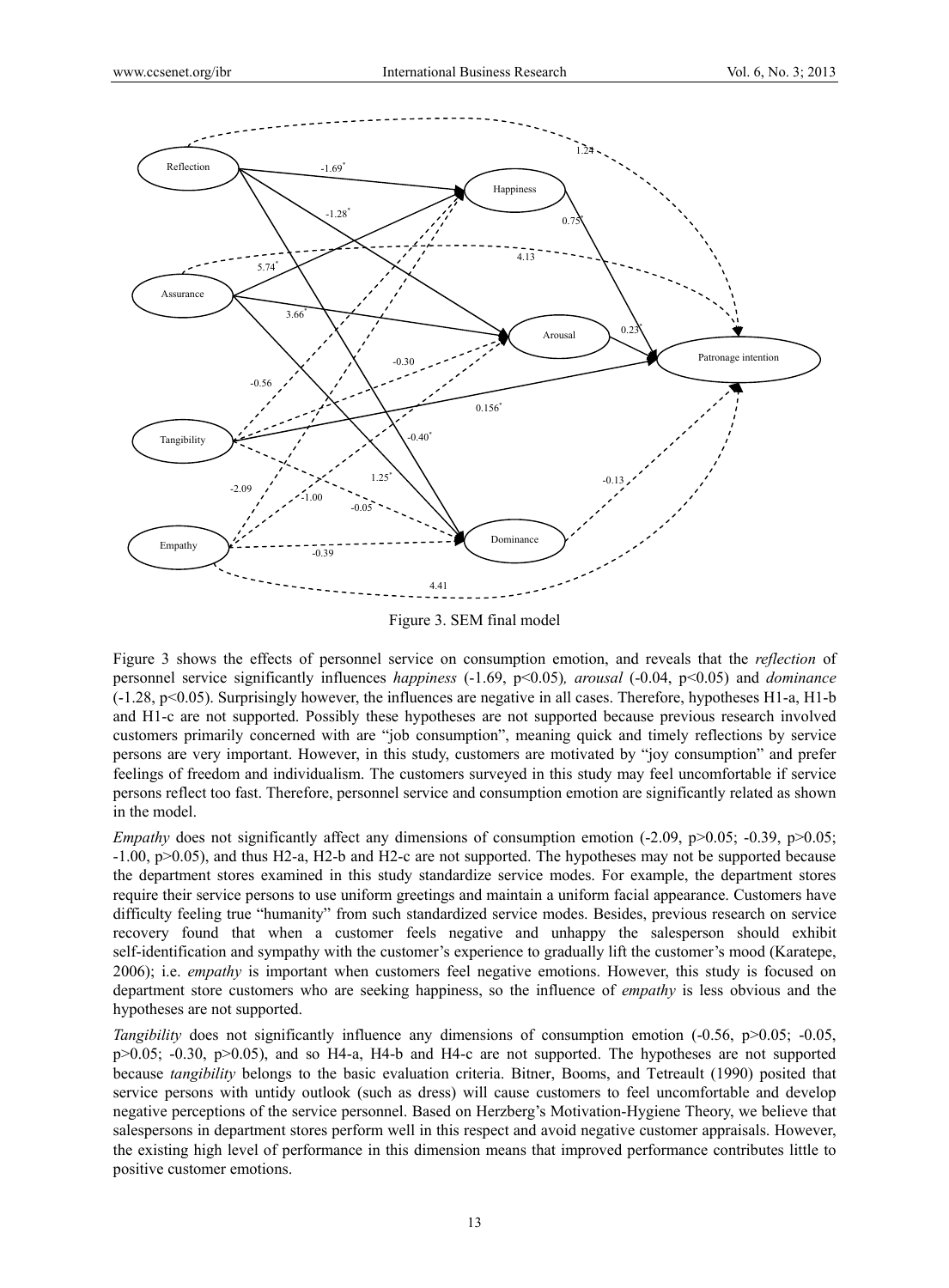*Assurance* significantly and positively affects *happiness* (5.74, p<0.05), *arousal* (3.66, p<0.05) and *dominance*   $(1.25, p<0.05)$ . Therefore, H3-a, H3-b, H3-c are supported.

*Reflection* (1.24, p>0.05), *empathy* (1.41, p>0.05) and *assurance* (-4.13, p>0.05) do not directly influence patronage intention. Therefore, H5-a, H5-b, H5-c are not supported. However, *tangibility* (0.16, p<0.05) directly and positively influences patronage intention, and so H5-d is supported. *Happiness* (0.75, p<0.05) and *arousal* (0.23, p<0.05) positively influence patronage intention, and therefore H6-a and H6-c are supported. *Dominance*   $(-0.13, p>0.05)$  does not obviously influence patronage intention, and thus H6-b is not supported.

| Path                      |                     | Estimate | S.E. | t-Value | n    | Hypothesis*    |
|---------------------------|---------------------|----------|------|---------|------|----------------|
| reflection $\rightarrow$  | happiness           | $-1.69$  | 0.67 | $-2.54$ | 0.01 | Rejected $(-)$ |
|                           | dominance           | $-0.40$  | 0.17 | $-2.38$ | 0.02 | Rejected $(-)$ |
|                           | arousal             | $-1.28$  | 0.38 | $-3.34$ | ***  | Rejected $(-)$ |
|                           | patronage intention | 1.24     | 2.09 | 0.59    | 0.55 | N.S.           |
| empathy $\rightarrow$     | happiness           | $-2.09$  | 1.23 | 1.70    | 0.09 | N.S.           |
|                           | dominance           | $-0.39$  | 0.27 | $-1.44$ | 0.15 | N.S.           |
|                           | arousal             | $-1.00$  | 0.64 | $-1.52$ | 0.13 | N.S.           |
|                           | patronage intention | 1.41     | 2.46 | 0.58    | 0.57 | N.S.           |
| $assurance \rightarrow$   | happiness           | 5.74     | 2.00 | 2.88    | ***  | Accepted $(+)$ |
|                           | dominance           | 1.25     | 0.39 | 3.20    | ***  | Accepted $(+)$ |
|                           | arousal             | 3.66     | 0.87 | 4.22    | ***  | Accepted $(+)$ |
|                           | patronage intention | $-4.13$  | 7.01 | $-0.59$ | 0.57 | N.S.           |
| $tangibility \rightarrow$ | happiness           | $-0.56$  | 0.41 | $-1.36$ | 0.17 | N.S.           |
|                           | dominance           | $-0.05$  | 0.11 | $-0.46$ | 0.65 | N.S.           |
|                           | arousal             | $-0.30$  | 0.27 | $-1.12$ | 0.26 | N.S.           |
|                           | patronage intention | 0.16     | 0.07 | 2.11    | 0.04 | Accepted $(+)$ |
| happiness $\rightarrow$   | patronage intention | 0.75     | 0.10 | 7.77    | ***  | Accepted $(+)$ |
| $dominance \rightarrow$   | patronage intention | $-0.13$  | 0.14 | $-0.93$ | 0.35 | N.S.           |
| $arousal \rightarrow$     | Patronage intention | 0.23     | 0.06 | 3.68    | ***  | Accepted $(+)$ |

Table 4. Results of Structural Equations Analyses

Notes: \*\*\*p<0.01. Accepted means the hypothesis is significant; Rejected means the hypothesis is significant but has opposite direction; N.S. means the hypothesis is insignificant. Symbol in the brackets means the direction; + means the direction is positive; - means the direction is negative.

Table 5 lists the estimated value, standard error and "t" value of indirect effect for the results. Figure 6 shows that the *happiness* and *arousal* aspects of consumption emotion completely mediate the effect of *reflection* and *assurance* on patronage intention, supporting H-6.

Table 5. Direct and indirect effects for the final model

|                   | Direct effect |                                    |                 |                                                                                                 |                                 |                 |          |                      |                         |       | Indirect effect |                   |                     |                     |  |
|-------------------|---------------|------------------------------------|-----------------|-------------------------------------------------------------------------------------------------|---------------------------------|-----------------|----------|----------------------|-------------------------|-------|-----------------|-------------------|---------------------|---------------------|--|
| Construct         | happiness     |                                    |                 | arousal                                                                                         | dominance                       |                 |          |                      | patronage intention     |       |                 |                   | Patronage intention |                     |  |
|                   | estimate S.E. |                                    |                 | t-Value estimate S.E. t-Value estimate S.E. t-Value estimate S.E. t-Value estimate S.E. t-Value |                                 |                 |          |                      |                         |       |                 |                   |                     |                     |  |
| reflection -2.006 |               |                                    | $0.060 - 3.922$ | $-1.802$                                                                                        |                                 | $0.028 - 4.177$ | $-0.522$ |                      | $0.014 - 2.719 - 1.913$ |       |                 | 0.003 3.684       | $-1913$             | 0.003 3.684         |  |
| assurance 3.133   |               |                                    | 0.063 5.184     | 2.800                                                                                           | 0.029 5.460                     |                 | 0.835    | 0.015 3.629          |                         | 2.984 | 0.002 7.769     |                   | 2.984               | 0.002 7.769         |  |
| tangibility 0.000 |               | <b>Contract Contract</b><br>$\sim$ |                 | 0.000                                                                                           | <b>Contract State</b><br>$\sim$ |                 | 0.000    | $\sim 100$<br>$\sim$ |                         | 0.156 |                 | $0.002 \pm 2.106$ | 0.000               | $0.002 \quad 2.106$ |  |

To study whether customer characteristics affect customer perceptions of personnel service and consumption emotion, this study used demographic variables as a classified variable for t-value testing of individual samples, and analyzed whether perceptions of personnel service and consumption emotion differ in different classifications.

Table 6 shows that customers' appraisals of personnel service differ with their individual characteristics. Specifically, females generally rate personnel service more highly than males, especially on *reflection,* showing that males are more rational customers and rate personnel service more neutrally. Regarding age, older customers rate personnel service slightly higher than younger customers, but the differences in each dimension are minimal. This shows that different age groups do not differ significantly in their perceptions of personnel service. Regarding income, customers with high monthly income rate personnel service more highly than those with low monthly income, showing that high income customers are more sensitive to personnel service. Regarding patronage frequency, customers with high patronage frequency rate personnel service much more highly than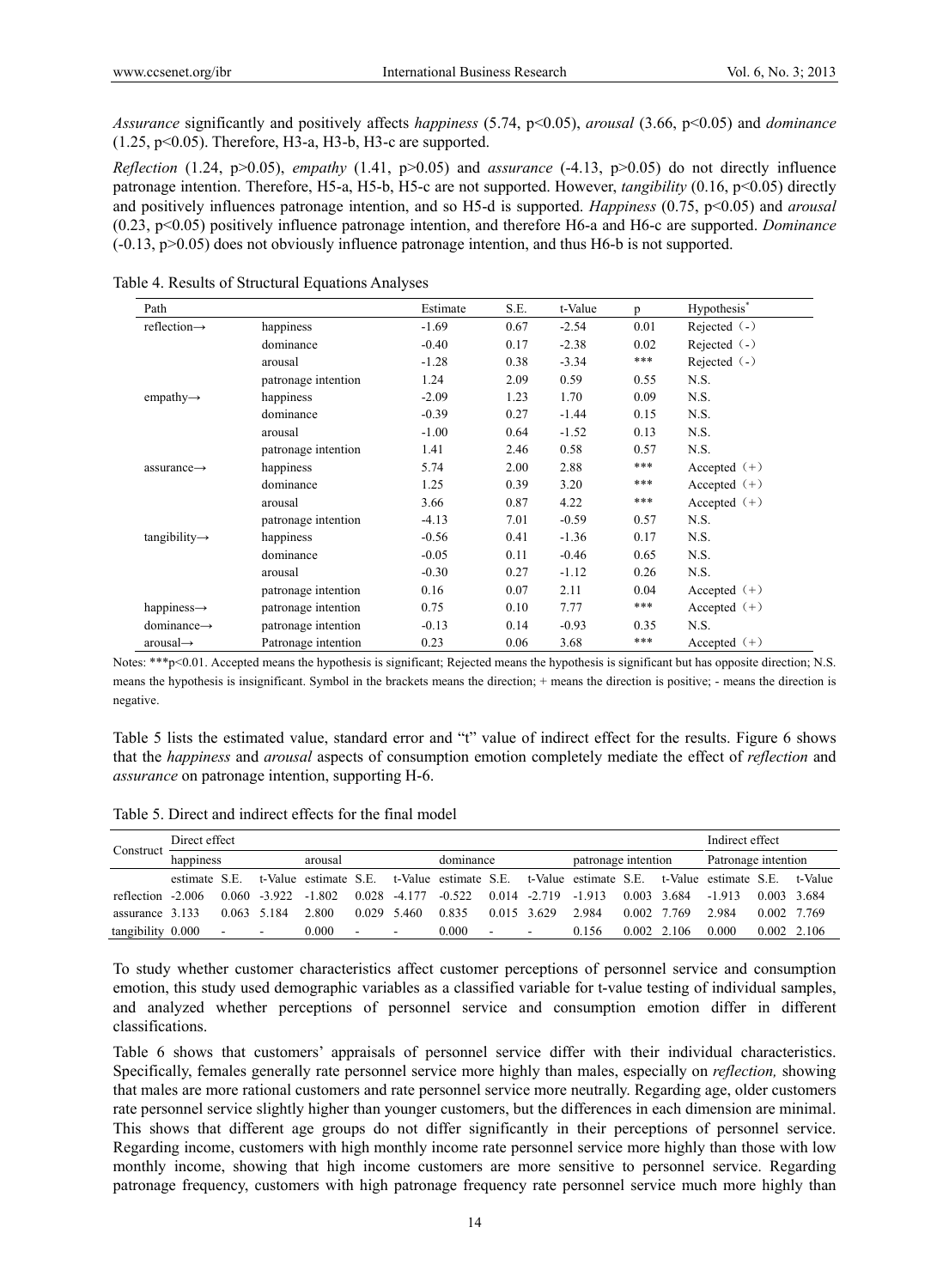customers with low patronage frequency, supporting the hypothesis that patronage intention increases with perceived personnel service.

| Personnel service |      | Gender  |       | Age     |      |         | Monthly family income | Patronage times |      |
|-------------------|------|---------|-------|---------|------|---------|-----------------------|-----------------|------|
|                   |      | Male    | Fmale | Low     | High | Low     | High                  | Low             | High |
| reflection        | mean | 3.53    | 3.79  | 3.68    | 3.78 | 3.59    | 3.79                  | 3.66            | 3.77 |
|                   | S.D. | 0.77    | 0.62  | 0.66    | 0.73 | 0.71    | 0.65                  | 0.67            | 0.69 |
|                   |      | $-3.09$ |       | $-1.07$ |      | $-2.52$ |                       | $-1.31$         |      |
| assurance         | mean | 3.65    | 3.78  | 3.72    | 3.76 | 3.65    | 3.79                  | 3.64            | 3.87 |
|                   | S.D. | 0.67    | 0.64  | 0.62    | 0.74 | 0.67    | 0.64                  | 0.69            | 0.57 |
|                   |      | $-1.60$ |       | $-0.41$ |      | $-1.88$ |                       | $-3.07$         |      |
| empathy           | mean | 3.56    | 3.69  | 3.63    | 3.72 | 3.58    | 3.70                  | 3.58            | 3.75 |
|                   | S.D. | 0.74    | 0.61  | 0.67    | 0.62 | 0.69    | 0.63                  | 0.68            | 0.60 |
|                   |      | $-1.62$ |       | $-1.07$ |      | $-1.45$ |                       | $-2.12$         |      |
| tangibility       | mean | 3.64    | 3.76  | 3.68    | 3.83 | 3.69    | 3.74                  | 3.66            | 3.80 |
|                   | S.D. | 0.70    | 0.60  | 0.64    | 0.62 | 0.67    | 0.61                  | 0.62            | 0.65 |
|                   |      | $-1.57$ |       | $-1.71$ |      | $-0.65$ |                       | $-1.89$         |      |
| Sample size       | n    | 97      | 200   | 221     | 77   | 125     | 172                   | 177             | 121  |

Table 6. Personnel service in different categorical variables independent sample T-test

We divide the respondents into two age groups using 39 years of age as a marker. The two groups are named the younger age group (39 years old and under) and the older age group (over 39 years old). As for household income, families with monthly income below 4000 RMB are assigned to the lower income group and those with monthly income above 4000 RMB are assigned to the higher income group. Finally, respondents are grouped according to visit times, with those who visit the store less than three times per month belonging to the lower visit frequency group and those who visit the store more than three times per year belonging to the higher visit frequency group. The t-value is the standardized outcome based on the statistical test of variance equality.

Table 7 shows that customer appraisals of their perceptions of consumption emotion differ according to their individual characteristics. Specifically, females and males clearly differ in their perceptions of *arousal*, and females have slightly higher perceptions of *happiness* and *arousal* than males. This indicates that male customers are more rational than female customers, matching common observations in daily life. Regarding age, older customers exhibit higher perceptions of consumption emotion than younger customers do, but the differences are not significant. Regarding income, no obvious differences exist between the higher and lower income groups, showing that income does not significantly influence perception of emotions. Regarding patronage frequency, high frequency shoppers display clearly higher perceptions of consumption emotion than low frequency shoppers do, supporting the hypothesis that patronage intention increases with consumption emotion.

| Consumption emotion |      |         | Gender |         | Age  |         | Monthly family income |         | Patronage times |  |
|---------------------|------|---------|--------|---------|------|---------|-----------------------|---------|-----------------|--|
|                     |      | Male    | Fmale  | Low     | High | Low     | High                  | Low     | High            |  |
| happiness           | mean | 3.12    | 3.28   | 3.20    | 3.29 | 3.20    | 3.25                  | 3.07    | 3.45            |  |
|                     | S.D. | 0.74    | 0.61   | 0.63    | 0.73 | 0.69    | 0.64                  | 0.64    | 0.62            |  |
|                     |      | $-1.88$ |        | $-1.05$ |      | $-0.66$ |                       | $-5.09$ |                 |  |
| arousal             | mean | 2.69    | 2.88   | 2.78    | 2.94 | 2.86    | 2.79                  | 2.69    | 3.02            |  |
|                     | S.D. | 0.72    | 0.71   | 0.71    | 0.73 | 0.80    | 0.66                  | 0.66    | 0.76            |  |
|                     |      | $-2.07$ |        | $-1.67$ |      | 0.73    |                       | $-4.07$ |                 |  |
| dominance           | mean | 3.39    | 3.37   | 3.35    | 3.44 | 3.36    | 3.39                  | 3.29    | 3.50            |  |
|                     | S.D. | 0.61    | 0.61   | 0.62    | 0.57 | 0.74    | 0.49                  | 0.55    | 0.66            |  |
|                     |      | 0.32    |        | $-1.05$ |      | $-0.32$ |                       | $-2.95$ |                 |  |
| Sample size         | n    | 97      | 200    | 221     | 77   | 125     | 172                   | 177     | 121             |  |

Table 7. Consumption emotion in different categorical variables independent sample T-test

We divide the respondents into two age groups using 39 years of age as a marker. The two groups are named the younger age group (39 years old and under) and the older age group (over 39 years old). As for household income, families with monthly income below 4000 RMB are assigned to the lower income group and those with monthly income above 4000 RMB are assigned to the higher income group. Finally, respondents are grouped according to visit times, with those who visit the store less than three times per month belonging to the lower visit frequency group and those who visit the store more than three times per year belonging to the higher visit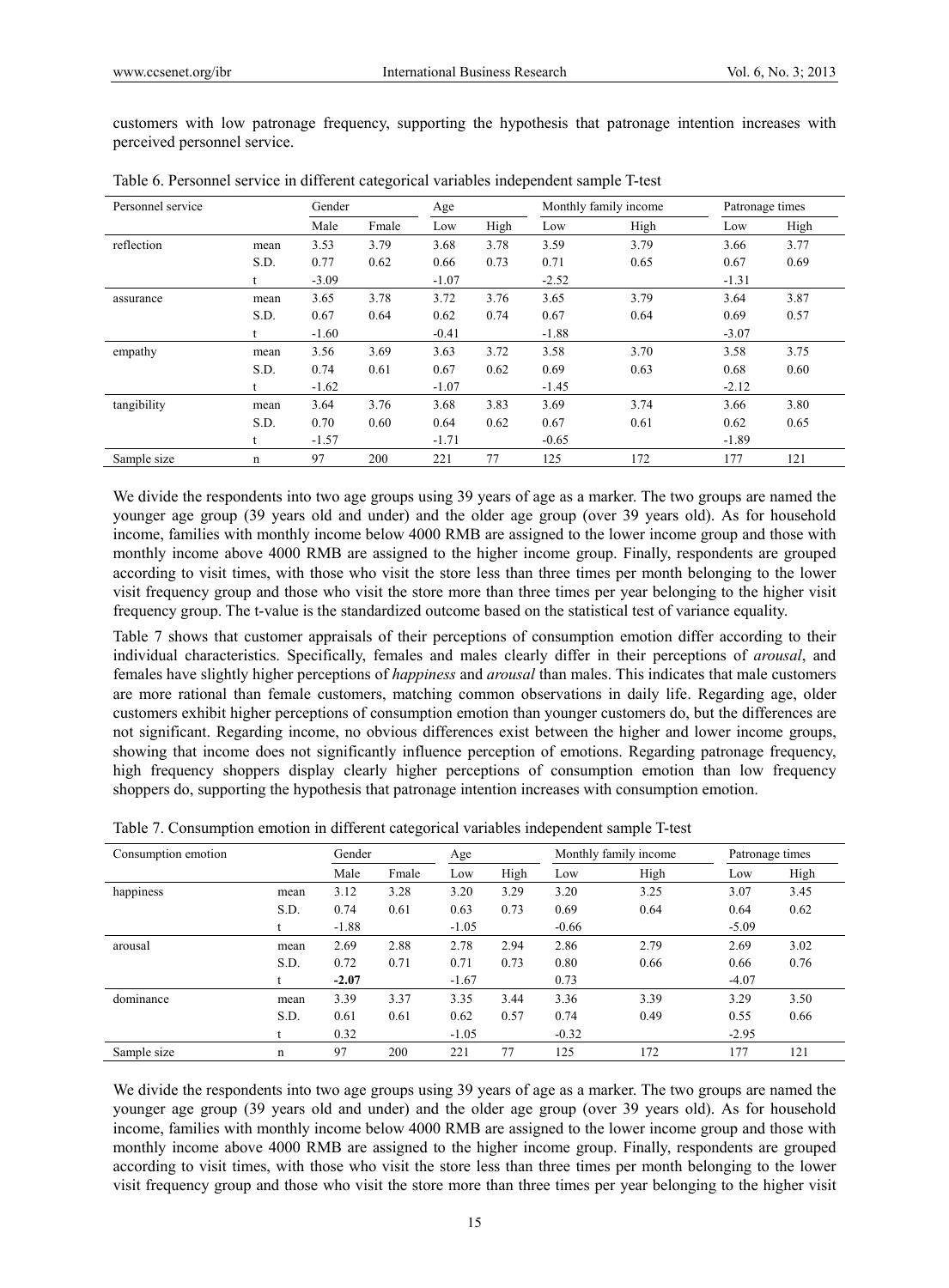frequency group. The t-value is the standardized outcome based on the statistical test of variance equality.

# **5. Discussion**

# *5.1 Conclusions*

This study used SEM to test how customers' perceptions of personnel service influence their consumption emotion, and further affect their patronage intention. We reached the following conclusions:

(1) Customers' perceptions of *reflection* and *assurance* significantly influence their consumption emotion. Figure 6 indicates that *reflection* and *assurance* significantly influence *happiness*, *dominance* and *arousal*. *Reflection* has a negative influence, showing that customer consumption emotion reduces as they perceive increasing *reflection* from service persons. However, as Díaz and Ruíz (2002) pointed out, customers feel unhappy if a service provider fails to promptly provide a requested service. Understanding the negative influence of *reflection*  can help make useful observations regarding department stores. For example, since customers visit department stores to relax they need individual space and may feel unhappy if service persons are excessively attentive. In contrast to *reflection*, *assurance* has a positive influence, proving that customers appreciate the feeling of security that service persons create. Additionally, *tangibility* does not significantly influence consumption emotion, but does significantly influence patronage intention. This indicates that *tangibility* does not stimulate customer consumption emotion, but can influence patronage behavior.

Notably, *empathy* of personnel service does not significantly affect customer consumption emotion and patronage intention. Many scholars have mentioned that individual differences between service persons moderate customer consumption emotion and patronage intention. However, we found *empathy* to have no obvious effect on customer behavior when correlated with individual service person quality.

(2) *Happiness* and *arousal* significantly and positively influence patronage intention, as shown in Figure 6. Therefore, department stores can promote patronage intention by strengthening customer perceived *happiness* and *arousal*. Additionally, *dominance* of consumption emotion does not obviously influence patronage intention. This finding is slightly unexpected given that customers mentioned both "self-perception" and "feeling of freedom" during interviews and thus revealed intense self-perception. This study finds no suggestion that *dominance* influences patronage intention. First, customers' understanding of *dominance* may differ from theoretical definitions, affecting the accuracy of model testing. Second, *dominance* does not affect patronage intention because customers have high willingness to express their own ideas. For example, when salespeople provide suggestions, customers typically express their own points of view regarding the purchase, instead of being influenced by the salesperson. The interviews demonstrate this point.

(3) Consumption emotion mediates between personnel service and patronage intention. This result supplements the theoretical research on consumption emotion and patronage intention. While previous studies emphasized the diversity of consumption emotion, most used consumption emotion as an independent variable, or measured it using "satisfaction" (Babin *et al.,* 2005), approaches that cannot adequately explain the complex behavior of modern customers. This result thus not only enriches the interpretation of customer intentions, but also has practical management implications for department store operators.

# *5.2 Practical Suggestions for Department Store Management*

Department stores face increasing competitive pressure, with rising real estate costs and the rapid development of online shopping posing particular threats. Simultaneously, customer diversity and variability add to the challenges. How to understand customers and improve sales instruments has become an important task for the management of department stores. Accordingly, this study demonstrated a method for analyzing personnel service, and provides operational guidance to the management of department stores as follows: First, management of personnel service cannot be superficial. The results of this study suggest that department stores should focus initially on *assurance* and *tangibility*. However, stimulating customer perceptions via *tangibility* is not easy, and so department stores should instead focus on *assurance*. Specifically, they should seek to enhance the feeling of security that customers derive from service persons. Department stores should attempt to make customers trust and rely on service persons, stimulating positive consumption emotion perceptions and patronage intention.

*Reflection* demands special attention. Since department store customers seek the feeling of *happiness*, service persons must not be too active in offering service and yet must provide service when asked. Failure to achieve this balance will leave customers feeling either uncomfortable or dissatisfied.

Second, enhancing customer perceptions of consumption emotion should be a focus of department stores seeking to increase customer patronage intention. The results of this study clearly demonstrated the importance of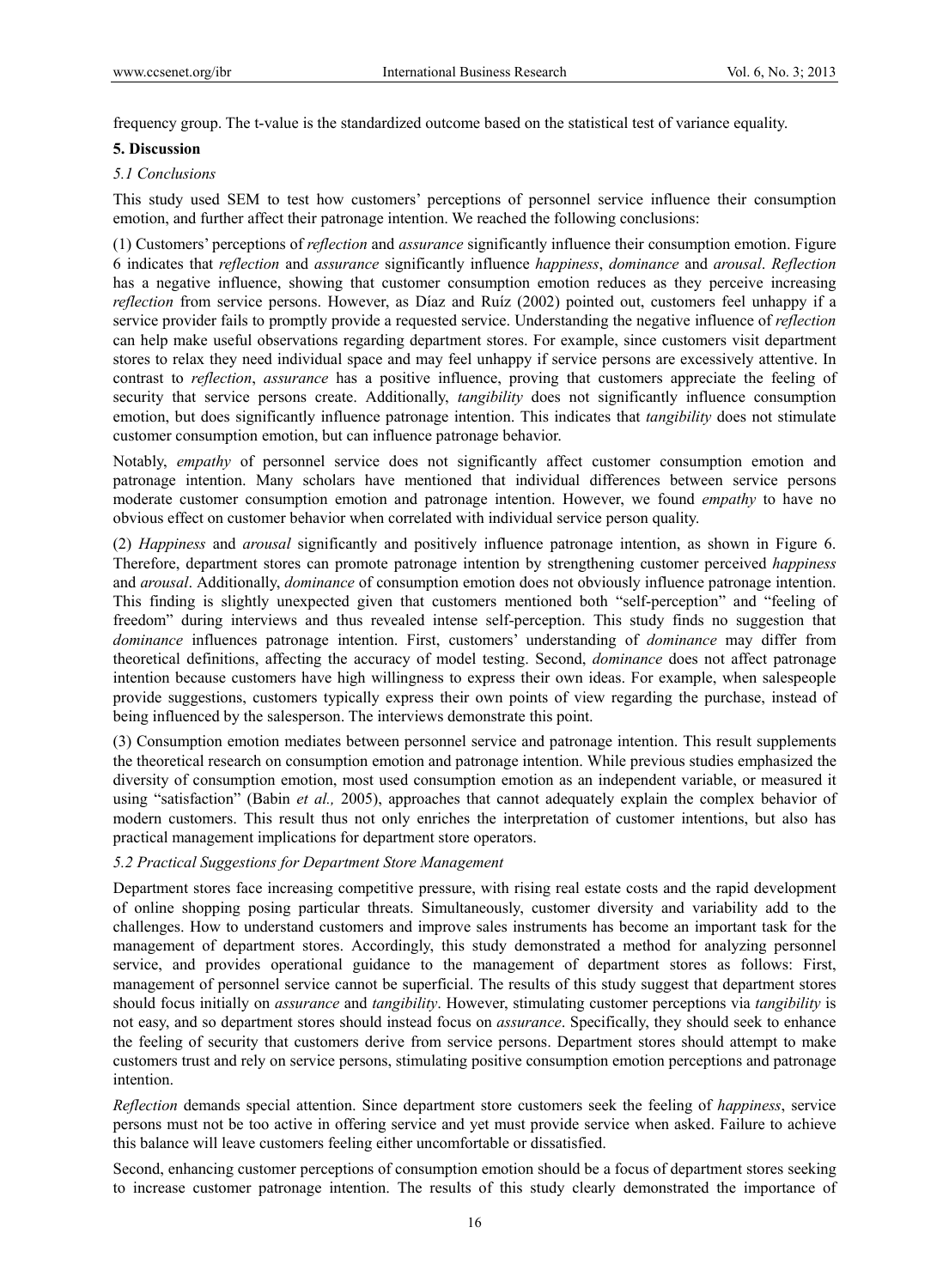perceptions of consumption emotion to customers today. To enhance consumption emotion, department stores can start by reinforcing personnel service.

Third, department stores should provide different ways of experiencing consumption emotion according to customer characteristics. For example, department stores can strengthen the consumption emotion of female, older or higher income customers, who have stronger perceptions of personnel service, by using the effect of personnel service on these customer groups to enhance their perceptions of consumption emotion.

## *5.3 Limitations and Future Research Directions*

Although this study investigated an authentic retail setting involving actual customers, the results should be interpreted with the following limitations in mind.

First, only a limited number of customer features were considered. This study only considered demographic characteristics, and no detailed analysis was conducted regarding the influence of customer characteristics, especially shopping experiences. Future research should include more customer characteristics.

Second, this study extended past research on consumption emotion classification and analysis. However, consumption emotion varies across different studies. Taking customer VIP emotion as an example, this study found that department stores use membership cards, such as regular cards, silver cards and platinum cards, with different incentives. According to Pullman and Gross (2004), customers may generate different emotions towards the VIP status endorsed in membership cards. Customers in whom the VIP emotion is established may exhibit increased loyalty. Future research thus should categorize emotions into basic consumption emotion and VIP consumption emotion.

#### **Acknowledgements**

Supported by China Postdoctoral Science Foundation, 2012M520312; and National Natural Science Foundation of China, 71072011.

#### **References**

- Babin, B. J., & Griffin, M. (1998). The nature of satisfaction: an updated examination and analysis. *Journal of Business Research*, *41*(2), 127-136. http://dx.doi.org/10.1016/S0148-2963(97)00001-5
- Babin, B. J., Lee, Y. K., Kim, E. J., & Griffin, M. (2005). Modeling consumer satisfaction and word-of-mouth: restaurant patronage in Korea. *Journal of Services Marketing*, *19*(3), 133-139. http://dx.doi.org/10.1108/08876040510596803
- Bagozzi, R. P., & Lynn, W. P. (1992). The self regulation of attitudes, intentions, and behavior. *Social Psychology Quarterly*, *55*(2), 178-204. http://dx.doi.org/10.2307/2786945
- Bagozzi, R. P., & Yi, Y. (1988). On the evaluation of structural equation models. *Journal of the Academy of Marketing Science*, *16*(1), 74-94. http://dx.doi.org/10.1007/BF02723327
- Baker, J., Levy, M., & Grewal, D. (1992). An experimental approach to making retail store environmental decisions. *Journal of Retailing*, *68*(4), 445-460.
- Bakewell, C., & Mitchell, V. W. (2003). Generation Y female customer decision-making styles. *International Journal of Retail & Distribution Management*, *31*(2), 95-106. http://dx.doi.org/10.1108/09590550310461994
- Baumeister, R. F., Vohs, K. D., DeWall, C. N., & Zhang, L. (2007). How emotion shapes behavior: feedback, anticipation, and reflection, rather than direct causation. *Personality and Social Psychology Review*, *11*(2), 167-203. http://dx.doi.org/10.1177/1088868307301033
- Bellizzi, J. A., & Hite, R. (1992). Environment color, customer feeling, and purchase likelihood. *Psychology and Marketing, 9*(5), 347-363. http://dx.doi.org/10.1002/mar.4220090502
- Bitner, M. J., Booms, B. H., & Mohr, L. A. (1994). Critical service encounters: the employee's viewpoint. *Journal of Marketing*, *58*(4), 95-106. http://dx.doi.org/10.2307/1251919
- Bitner, M. J., Booms, B. H., & Tetreault, M. S. (1990). The service encounter: diagnosing favorable and unfavorable incidents. *Journal of Marketing*, *54*(1), 71-84. http://dx.doi.org/10.2307/1252174
- Broekemier, G., Marquardt, R., & Gentry, J. W. (2008). An exploration of happy/sad and liked/disliked music effects on shopping intentions in a woman's clothing store service setting. *Journal of Service Marketing*, *22*(1), 59-67. http://dx.doi.org/10.1108/08876040810851969
- Chun, C. Y., & Tamura, A. (1998). Thermal environment and human responses in underground shopping malls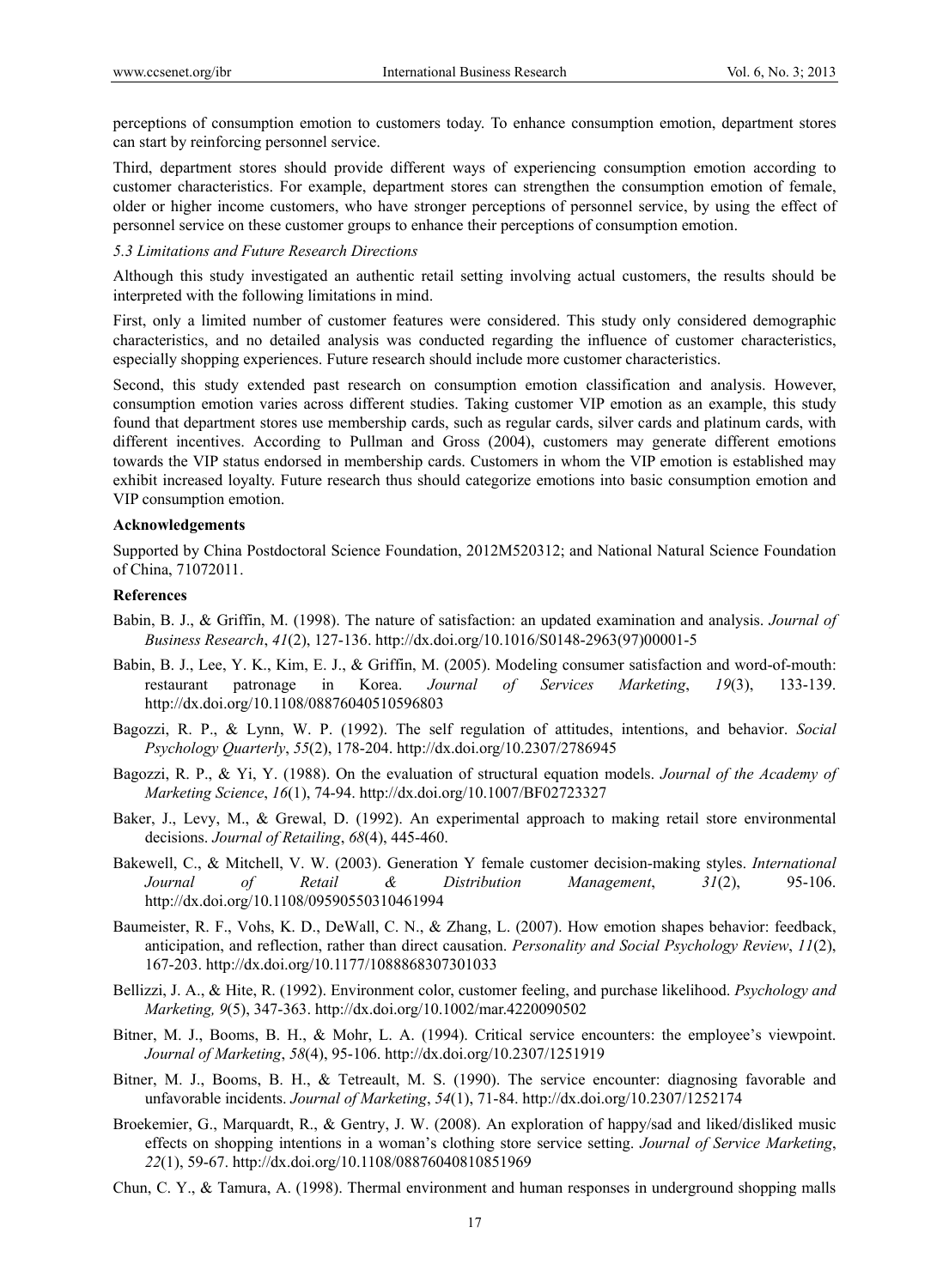vs department stores in Japan. *Building and Environment, 33*(2/3), 151-158. http://dx.doi.org/10.1016/S0360-1323(97)00047-4

- Clore, G. L., Ortony, A., & Foss, M. A. (1987). The psychological foundations of the affective lexicon. *Journal of Personality and Social Psychology*, *53*(4), 751-755. http://dx.doi.org/10.1037/0022-3514.53.4.751
- Darian, J. C., Tucci, L. A., & Wiman, A. R. (2001). Perceived salesperson service attributes and retail patronage intentions. *International Journal of Retail & Distribution Management*, *29*(5), 205- 213. http://dx.doi.org/10.1108/09590550110390986
- Díaz, A. B. C., & Ruíz, F. J. M. (2002). The consumer's reaction to delays in service. *International Journal of Service Industry Management*, *13*(2), 118-140. http://dx.doi.org/10.1108/09564230210425331
- Donovan, R. J., & Rossiter, J. R. (1982). Store atmosphere: an environmental psychology approach. *Journal of Retailing*, *58*(1), 34-57.
- Dubé, L., & Menon, K. (2000). Multiple roles of consumption emotions in post-purchase satisfaction with extended service transaction. *International Journal of Service Industry Management*, *11*(3), 278-304. http://dx.doi.org/10.1108/09564230010340788
- Fan, X. (1999). Interaction process and interaction quality. *Nankai Business Review*, *1*, 8-12.
- Fornell, C., & Larcker, D. F. (1981). Evaluating structural equation models with unobservable variables and measurement error. *Journal of Marketing Research, 18*(3), 39-50. http://dx.doi.org/10.2307/3151312
- Gardner, M. P. (1985). Mood states and customer behavior: a critical review. *Journal of Customer Research*, *12*(3), 281-300.
- Gotlieb, J. B., Grewal, D., & Brown, S. W. (1994). Consumer satisfaction and perceived quality: complementary or divergent constructs? *Journal of Applied Psychology*, *79*(6), 875-885. http://dx.doi.org/10.1037/0021-9010.79.6.875
- Grewal, D., Baker, J., Levy, M., & Voss, G. B. (2003). The effects of wait expectations and store atmosphere evaluations on patronage intentions in service-intensive retail stores. *Journal of Retailing, 79*(4), 259-268. http://dx.doi.org/10.1016/j.jretai.2003.09.006
- Hansen, H., Sandvik, K., & Seines, F. (2002). When Customers Develop Commitment to the Service Employee: Exploring the Direct and Indirect Effects on the Propensity to Stay. *Advances in Customer Research*, *29*, 494-495.
- Havlena, W. J., & Holbrook, M. B. (1986). The varieties of consumption experience: comparing two typologies of emotion in consumer behavior. *Journal of Consumer Research*, *13*(3), 394-404. http://dx.doi.org/10.1086/209078
- Holbrook, K. B., & Hirschaman, E. C. (1982). The experiential aspects of consumption: customer fantasies, feeling and fun. *Journal of Customer Research*, *9*(2), 132-140.
- Holbrook, M. B., Chestnut, R. W., Oliva, T. A., & Greenleaf, E. A. (1984). Play as a Consumption Experience: The Roles of Emotions, Performance, and Personality in the Enjoyment of Games. *Journal of Customer Research*, *11*(September), 728-739.
- Hou, M. (2011). *The Relationship of Personnel Service, Consumption Emotion and Customer's Patronage Intention of a Department Store'[D]* (Chapter 3). Jilin University, Changchun, China.
- Hou, M., & Wu, X. (2011). Research on the measurement of service element in the department store image. *Journal of Business Economics and Management*, *226*(8), 13-20.
- Izard, C. E. (1977). *Human Emotions*. New York: Plenum Press.
- Jang, S., & Namkung, Y. (2009). Perceived quality, emotions, and behavioral intentions: application of an extended mehrabian–russell model to restaurants. *Journal of Business Research, 62*(4), 451-460. http://dx.doi.org/10.1016/j.jbusres.2008.01.038
- Junya, I. (2005). The construction of retail agglomeration's attraction: an analysis of business concentration's characteristics from cognitive and emotional perspectives. *Journal of Commerce*, *52*(4), 173-194.
- Karatepe, O. M. (2006). The effects of selected antecedents on the service recovery performance of frontline employees. *The Service industries Journal*, *26*(1), 39-57. http://dx.doi.org/10.1080/02642060500358795
- Kotler, P. (1984). *Marketing Management: Analysis, planning, and control*. New Jersey: Prentice-Hall, Upper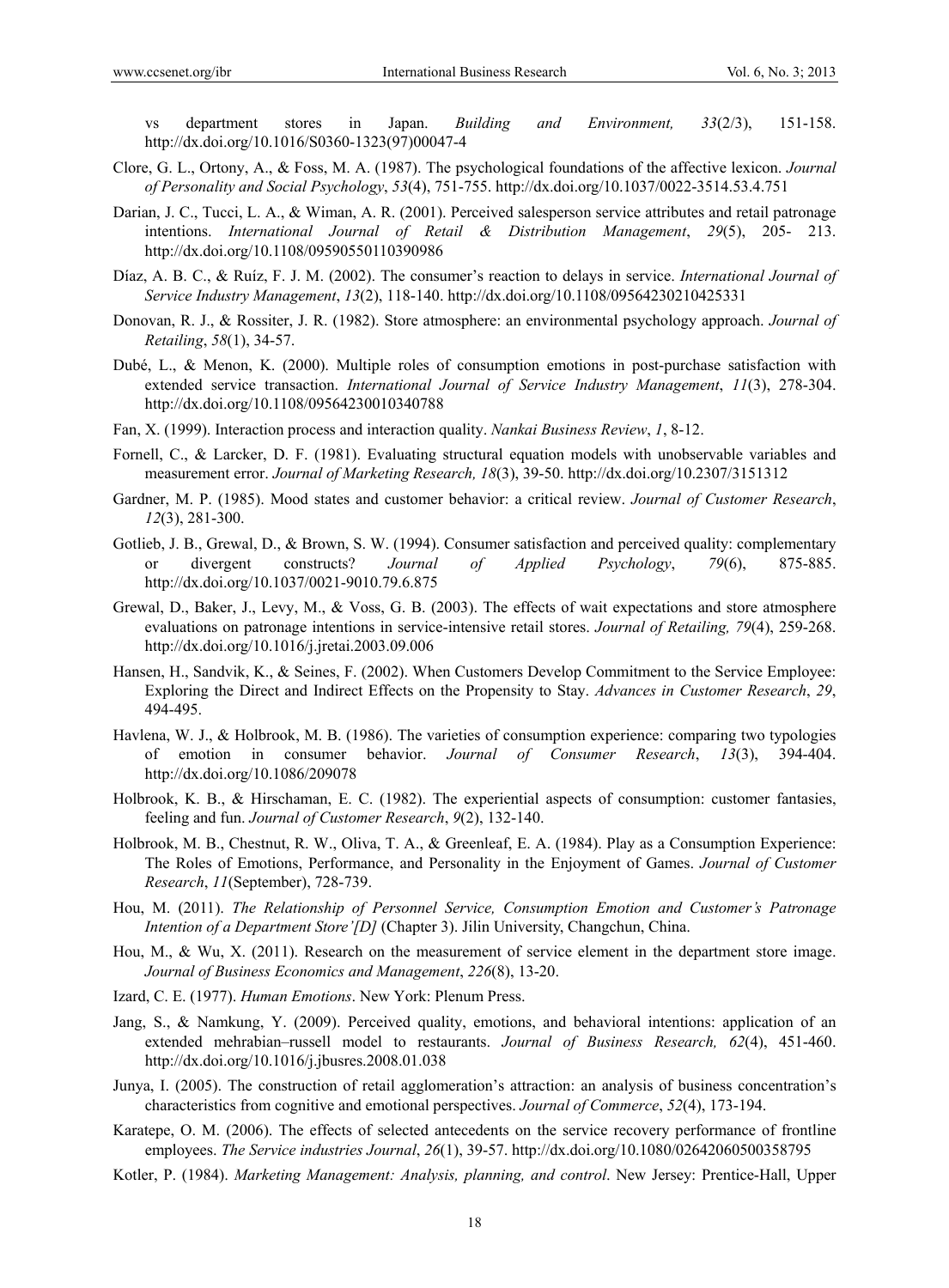Saddle River, NJ.

- Kuo, Y. F., Wu, C. M., & Deng, W. J. (2009). The relationships among service quality, perceived value, customer satisfaction, and post-purchase intention in mobile value-added services. *Computers in Human Behavior*, *25*(4), 887-896. http://dx.doi.org/10.1016/j.chb.2009.03.003
- Lemmink, J., & Mattsson, J. (2002). Employee behavior, feelings of warmth and customer perception in service encounters. *International Journal of Retail & Distribution Management*, *30*(1), 18-33. http://dx.doi.org/10.1108/09590550210415239
- Lovelock, C. H. (1983). Classifying services to gain strategic marketing insights. *Journal of Marketing*, *47*(3), 9-20. http://dx.doi.org/10.2307/1251193
- Lutz, R. J., & Kakkar, P. (1975). The Psychological Situation as a Determinant of Customer Behavior. In Schlinger, M. J., & Arbor, A. (Eds.), *Advances in Customer Research* (Vol. 2, pp. 439-453). MI: Association for Customer Research.
- Ma, Z., & Dubé, L. (2011). Process and outcome interdependency in frontline service encounters. *Journal of Marketing, 75*(3), 83-98. http://dx.doi.org/10.1509/jmkg.75.3.83
- Mano, H., & Oliver, R. (1993). Assessing the dimensionality and structure of the consumption experience: evaluation, feeling, and satisfaction. *Journal of Consulting and Clinical Psychology*, *20*(3), 201-207.
- McColl-Kennedy, J. R., Patterson, P. J., Smith, A. K., & Brady, M. K. (2009). Customer rage episodes: emotions, expressions and behaviors. *Journal of Retailing*, *85*(2), 222-237. http://dx.doi.org/10.1016/j.jretai.2009.04.002
- Mehrabian, A. (1980). *Basic Dimensions for a General Psychological Theory*. Cambridge, MA: MIT Press.
- Mehrabian, A., & Russell, J. (1974). *An approach to environmental psychology* (pp. 132-135). Cambridge, MA: MIT Press.
- Menon, K., & Dubé, L. (2000). Ensuring greater satisfaction by engineering sales assistant response to customer emotions. *Journal of Retailing*, *76*(3), 285-307. http://dx.doi.org/10.1016/S0022-4359(00)00034-8
- Michon, R., Chebat, J. C., & Turley, L. W. (2005). Mall atmospherics: the interaction effects of the mall environment on shopping behavior. *Journal of business research*, *58*(5), 576-583. http://dx.doi.org/10.1016/j.jbusres.2003.07.004
- Mittal, B., & Lassar, W. M. (1996). The role of personalization in service encounters. *Journal of Retailing*, *72*(1), 95-109. http://dx.doi.org/10.1016/S0022-4359(96)90007-X
- Netemeyer, R. G., Maxham III, J. G., & Pullig, C. (2005). Conflicts in the work-family interface: links to job stress, customer service employee performance, and customer purchase intention. *Journal of Marketing, 69*(2), 130-143. http://dx.doi.org/10.1509/jmkg.69.2.130.60758
- Normann, R. (1984). *Service management, strategy and leadership in service businesses*. Chicester: Wiley.
- Oliver, R. L. (1993). Cognitive, affective, and attribute bases of the satisfaction response. *Journal of Customer Research*, *20*(3), 418-430.
- Ortony, A., Clore, G., & Collins, A. (1988). The Cognitive Structure of Emotions. In Prietula, M. J., & Carley, K. M. (Eds.), *A Computational Model of Trust and Rumor[J/OL]*. American Association for Artificial Intelligence. Cambridge, England: Cambridge University Press. http://dx.doi.org/10.1017/CBO9780511571299
- Parasuaman, A., Berry, L. L., & Zeithaml, V. A. (1991). Refinement and reassessment of the SERVQUAL scale. *Journal of Retailing*, *67*(4), 420-450.
- Parasuraman, A., Zeithaml, V. A., & Berry, L. L. (1985). A conceptual model of service quality and its implications for future research. *Journal of Marketing*, *48*(3), 41-50. http://dx.doi.org/10.2307/1251430
- Parasuraman, A., Zeithaml, V. A., & Berry, L. L. (1988). SERVQUAL: a multiple-item scale for measuring consumer perceptions of service quality. *Journal of Retailing*, *64*(Spring), 12-40.
- Peterson, R. A., Hoyer, W. D., & Wilson, W. R. (1986). *The role of affect in customer behavior: emerging theories and applications*. Lexington, MA: D.C. Health and Company.
- Plutchik, R. (1980). *Emotion: a psycho evolutionary synthesis*. New York: Harper & Row.
- Price, L. L., Amould, J. E., & Deibler, L. S. (1995). Customers' emotional responses to service encounters: the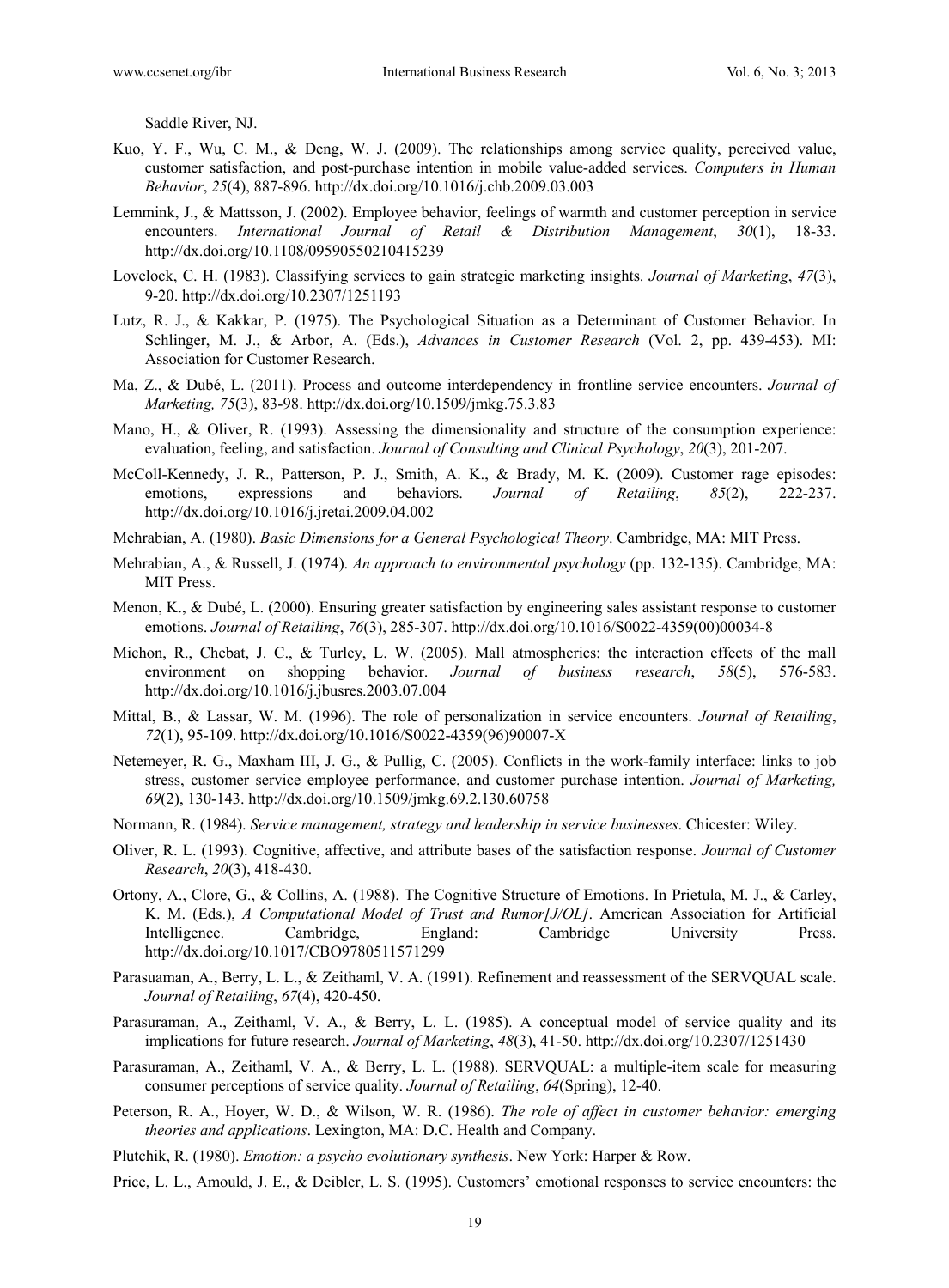influence of the service provider. *International Journal of Service Industry Management*, *6*(3), 34-63. http://dx.doi.org/10.1108/09564239510091330

- Pullman, M. E., & Gross, M. A. (2004). Ability of experience design elements to elicit emotions and loyalty behaviors. *Decision Sciences*, *35*(3), 551-578. http://dx.doi.org/10.1111/j.0011-7315.2004.02611.x
- Reynolds, K. E., & Beatty, S. E. (1999). Relationship customer typology. *Journal of Retailing*, *75*(4), 509-523. http://dx.doi.org/10.1016/S0022-4359(99)00016-0
- Richins, M. (1997). Measuring emotions in the consumption experience. *Journal of Customer Research*, *24*(2), 127-146.
- Roland Berger Strategy Consultants. Chinese Customer. (2010).
- Shostack, G. L. (1985). Planning the Service Encounter. In John A. Czepiel, Michael R. Solomon, & Carol F. Surprenant (Eds.), *The Service Encounte* (pp. 243-254). Lexington, MA: Lexington Books.
- Söderlund, M., & Rosengren, S. (2007). Receiving word-of-mouth from the service customer: an emotion-based effectiveness assessment. *Journal of retailing and Consumer Service*, *14*(2), 123-136. http://dx.doi.org/10.1016/j.jretconser.2006.10.001
- Surprenant, C. F., & Solomon, M. R. (1987). Predictability and personalization in the service encounter. *Journal of Marketing*, *51*(2), 73-80. http://dx.doi.org/10.2307/1251131
- Tamura, M. (2007). *Distribution Theory* (p. 96). Beijing: Mechanical Industry Press.
- Teller, C., Reutter, T., & Schmaltz, P. (2008). Hedonic and utilitarian shopper types and created retail agglomerations. *International Review of Retail, Distribution and Consumer Research*, *18*(3), 283-309. http://dx.doi.org/10.1080/09593960802113877
- Totterdell, P., & Holman, D. (2003). Emotion regulation in customer service roles: Testing a model of emotional labor. *Journal of Occupational Health Psychology*, *8*(1), 55-73. http://dx.doi.org/10.1037/1076-8998.8.1.55
- Walsh, G., Shiu, E., Hassan, L. M., Michaelidou, N., & Beatty, S. E. (2011). Emotions, store-environmental cues, store-choice criteria, and marketing outcomes. *Journal Business Research*, *64*(7), 737-744. http://dx.doi.org/10.1016/j.jbusres.2010.07.008
- Wanga, E. S. T. (2009). Displayed emotions to patronage intention: consumer response to contact personnel performance. *Service Industries Journal*, *29*(3), 317-329. http://dx.doi.org/10.1080/02642060701846747
- Watson, D., Clark, L. A., & Tellegen, A. (1988). Development and Validation of Brief Measures of Positive and Negative Affect: the PANAS Scale. *Journal of Personality and Social Psychology*, *54*, 1063-1070. http://dx.doi.org/10.1037/0022-3514.54.6.1063
- Westbrook, R. A. (1987). Product/Consumption-based affective responses and postpurchase processes. *Journal of Marketing Research*, *24*(3), 257-270. http://dx.doi.org/10.2307/3151636
- Westbrook, R. A., & Oliver, R. L. (1991). The dimensionality of consumption emotion patterns and customer satisfaction. *Journal of Customer Research*, *18*(1), 84-91.
- Wirtz, J., & Bateson, J. E. G. (1999). Customer satisfaction with services: integrating the environment perspective in services marketing into the traditional disconfirmation paradigm. *Journal of Business Research*, *44*(1), 55-66. http://dx.doi.org/10.1016/S0148-2963(97)00178-1
- Wirtz, J., Mattila, A. S., & Tan, R. L. P. (2000). The moderating role of target-arousal on the impact of affect on satisfaction-an examination in the context of service experiences. *Journal of Retailing*, *76*(3), 347-365. http://dx.doi.org/10.1016/S0022-4359(00)00031-2
- Yalch, R. F., & Spangenberg, E. (1990). Effects of store music on shopping behavior. *Journal of Customer Marketing*, *7*(Spring), 55-63. http://dx.doi.org/10.1108/EUM0000000002577
- Yalch, R. F., & Spangenberg, E. (2000). The effects of music in a retail setting on real and perceived shopping times. *Journal of Business Research, 49*(2), 139-147. http://dx.doi.org/10.1016/S0148-2963(99)00003-X
- Zeithaml, V. A., Parasuraman, A., & Berry, L. L. (1990). *Delivering service quality: balancing customer perceptions and expectations*. New York: The Free Press.

#### **Notes**

Note 1. Parasuraman, Zeithaml and Berry (1985, 1991) first described these dimensions in relation to service in SERVQUAL, not personnel service. We borrow their nomenclature because its popularity and familiarity can